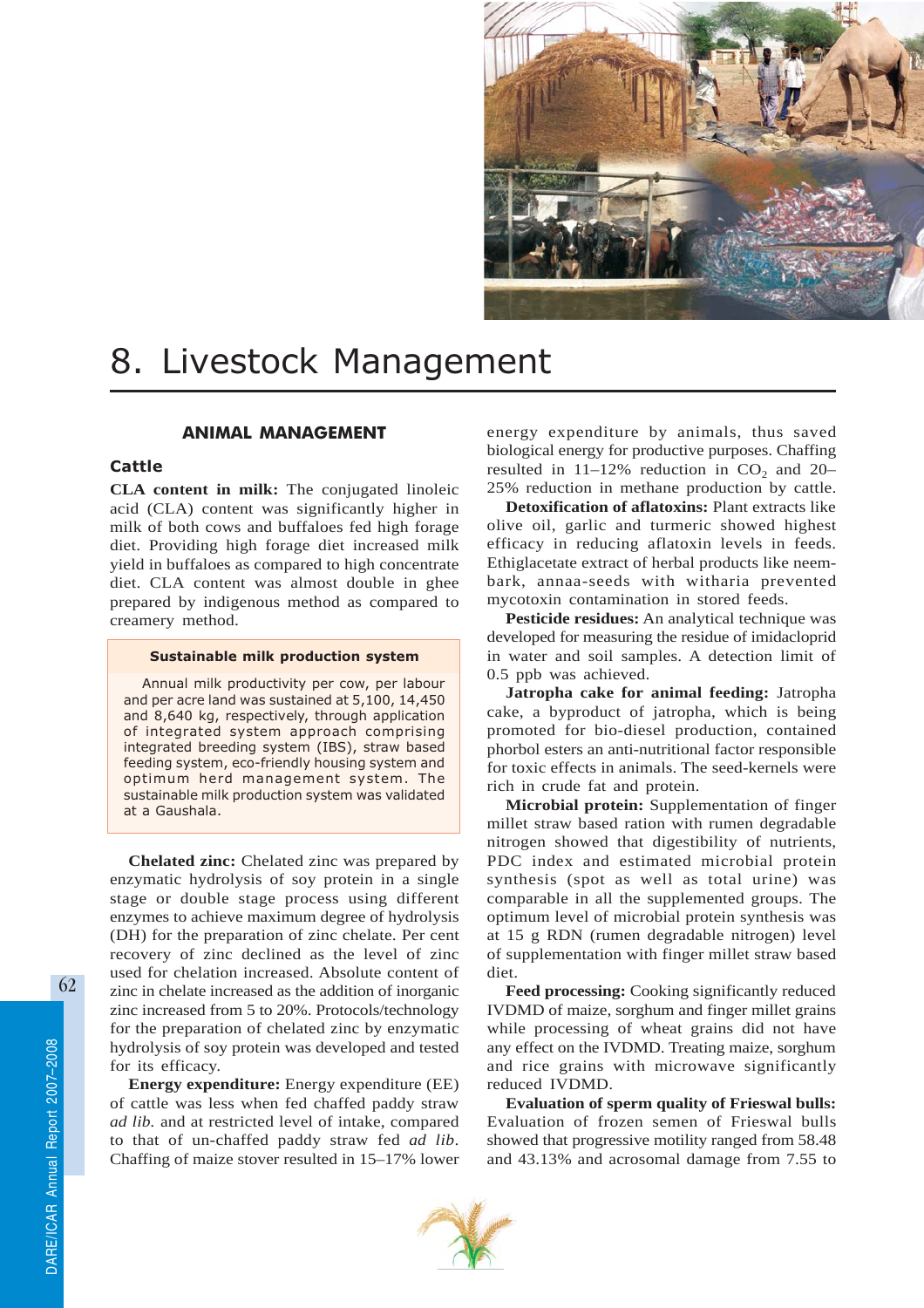18.26%. The GOT and GPT enzyme activity in seminal plasma did not differ among bulls, whereas ACP and AKP differed. The total sperm abnormalities in Frieswal semen did not differ among bulls of different age groups. Proportion of free heads decreased with the advancement of age.

**Embryo transfer:** Superovulated Frieswal cows — 3 with folltropin V and 2 with folligon produced 30 embryos, out of which 6 were of transferable quality. Transfer of these embryos to 5 recipients resulted in birth of two calves (one male and one female).

**Augmenting reproductive efficiency:** Additional energy supplementation through locally available ragi (finger millet) during the first month of postpartum (transient period) augmented reproductive efficiency in crossbred cattle in field condition. Ragi feeding during transient period avoided a steep fall in body condition score during first month postpartum. Blood plasma glucose and cholesterol showed significant negative correlation with the day of occurrence of first postpartum heat, but blood urea nitrogen, milk urea nitrogen and milk yield showed a positive correlation.

**Stress related enzyme assay:** Methodology for determination of stress related enzymes i.e. superoxide dismutase (SOD) and glutathione peroxidase (GSH-Px) was standardized both in blood plasma and haemolysate.It could be used as a tool to asses the effect of stress on animals.

# Buffalo

**Strategic supplementation for improving production:** Feeding wheat straw/*bajra kadbi* based **complete feed blocks** improved milk yield in buffaloes. Incorporation of **limiting amino acid rich supplements**, like cottonseed cake and soybean cake in the diet of buffaloes resulted in 6–10% increase in milk yield. **Energy requirement** of pregnant buffaloes could be met with 55% TDN and 12% CP during ninth month, and with 60% TDN and 14% CP during the last month of gestation. **Higher plane of nutrition** did not improve conceptus growth, milk production or body condition score in early lactation. For optimum growth of Nili-Ravi buffalo heifers (647 g/day) the **concentrate level in diet** should not exceed 60–70% of DM intake as higher concentrate diet predisposes animals to ruminal acidosis. **Economic feeding regimen** was developed using urea impregnated sherry waste in combination with barley grain in place of conventional concentrate supplements for male buffalo calves for meat production. **Postpartum buffaloes** fed 120% of energy requirement had low reproductive performance in comparison to buffaloes fed either 80 or 100% of energy intake indicating that higher

#### Foot-and-mouth disease

Samples received from various states were processed and field samples revealed type Asia 1, type O and type A. Two-dimensional microneutralization test (2D-MNT), a modified form of SNT, was routinely used to test new field isolates to determine the appropriateness of the existing vaccine strains and to select new vaccine strains, if required. Serotype A isolates showed an r-value of <0.2 with current vaccine strain IND 490/97 implying the demand for new vaccine strain. Molecular epidemiological studies revealed endemic co-circulation of genotype VI and VII since 1990 in type A. But since 2001, dominance of genotype VII and disappearance of genotype VI from field was noted. FMDV type A recent field isolates were processed for molecular epidemiological analysis. In phylogenetic tree, all the isolates were clustered in genotype VII as with previous years indicating incessant supremacy of genotype VII in the field.

Genotype differentiating ELISA and RT PCR were developed to distinguish between genotype VI and VII. It gives a fast preliminary indication on the genotype prevalent before proceeding with thorough sequencing of 1D region, which definitely continues to be the confirmatory method to assign genotype by phylogenetic analysis. Similarly genotype-differentiating ELISA was also developed to find out the genotype of type A. Since this assay is very simple and technically not demanding, samples can be subjected first to ELISA and then ELISA—negative samples can be subjected to PCR. Both the assays were effective in molecular epidemiological investigation of FMDV type A in the country.

Strains IND 40/00 and IND 81/00 were selected as candidates for FMDV type A vaccine. IND 81/00 showed marginally superior antigenic relatedness with the recent field viruses than IND 40/00, and hence both of these are effective vaccine candidates in present context. At present national repository contains 1,292 (818-O, 257- Asia 1,202-A, 15-C) field isolates.

energy allowance than recommended levels may not be necessary.

**Limiting amino acid in buffaloes:** Buffaloes fed high bypass protein (UDP) rich in limiting amino acids diets showed an increase in milk production over that of controls. Milk fat percentage increased in all animals with progress of lactation indicating that ration for high yielding buffaloes need to be supplemented with bypass protein rich in limiting amino acid (lysine and methionine).

**New fungus genus identified:** *Cyllamyces icaris* p. nov., a new anaerobic gut fungus with nodular sporangiophores was isolated from the dung sample of *Bubalus bubalis.* It resembled the previously described *Cyllamyces aberensis*. These fungi hold special significance in the degradation of poor quality feed in ruminants.

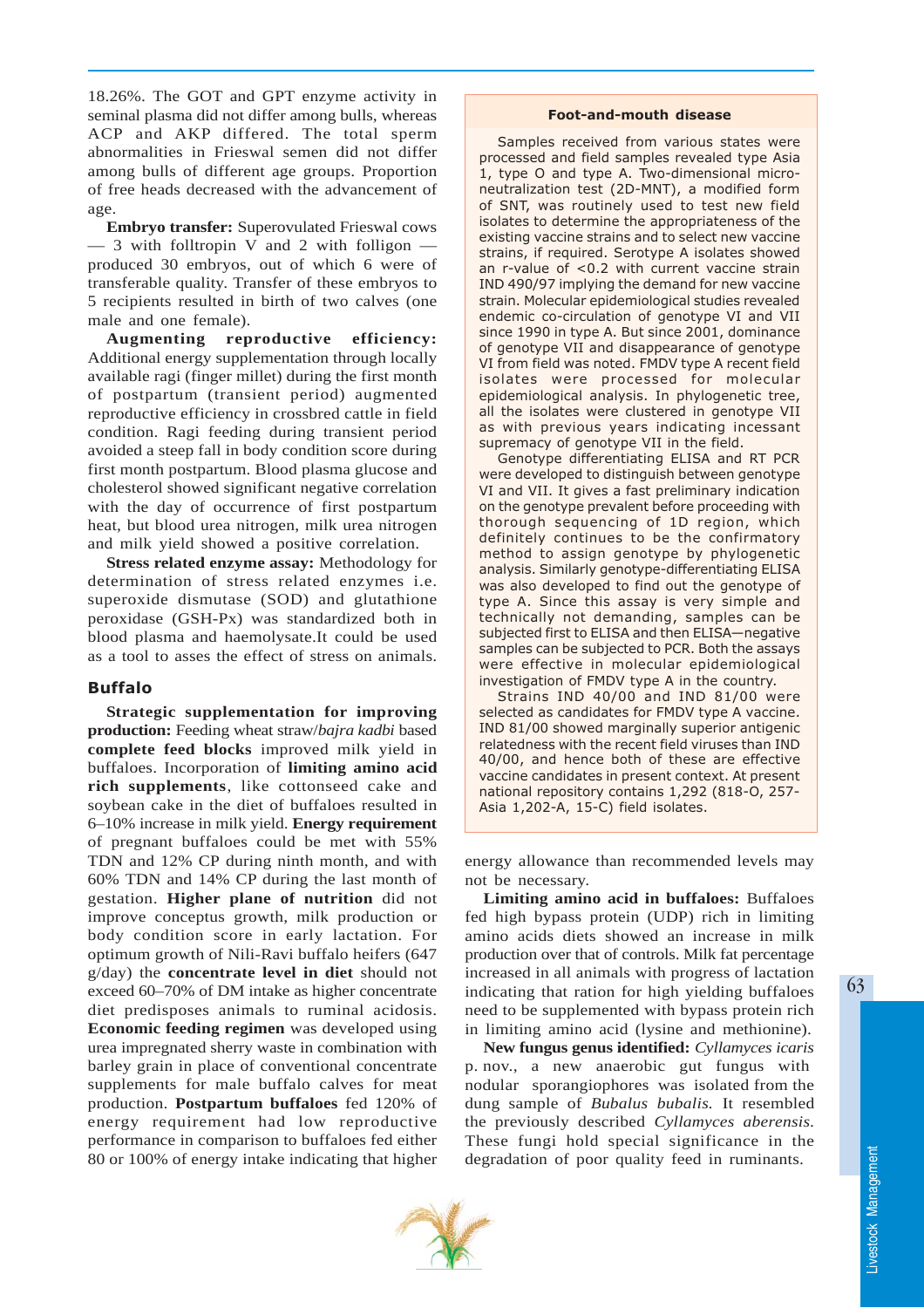**Improvement of semen quality:** Buffalo bull semen collected during different seasons, revealed significant seasonal variation in seminal plasma AKP, ACP, GOT and GPT in pre-freezing and post-freezing sperm motility, but not in ejaculate volume, mass activity, seminal plasma protein, cholesterol and testosterone level. Semen samples with higher values of sperm total motility, progressive motility, rapid motion and viability showed that these can be used as indicators for assessing semen quality and predicting fertilizing potential.

**Zinc:** Its supplementation significantly improved semen characteristics, viz. motility, sperm constriction and serum testosterone in buffalo bulls; organic form of Zn performed better in terms of per cent live spermatozoa and acrosomal integrity in addition to *in vitro* fertilizing ability.

**Immunoblotting technique for detection of anti-oxidant enzymes:** A sensitive technique for detection of anti-oxidant enzymes superoxide dismutase (SOD) and catalase (CAT) in serum, follicular fluid, oviduct, uterine secretions of pregnant and non-pregnant animals, was developed. The results confirmed that activities of both Cu-Zn SOD and catalase modulate according to the stage of estrous cycle and early pregnancy in buffaloes.

**Vitrification of** *in vitro* **matured buffalo oocytes:** For successful vitrification, BSA supplementation in maturation media showed positive influence on post-thaw survival and maintenance of developmental competence of *in vitro* matured buffalo oocytes, in comparison to FCS supplement. Post-thaw IVF-rate of *in vitro* matured buffalo-oocytes vitrified using ethylene glycol (EG) was high.

**Blood profile:** Plasma albumin levels were lowest in heifers and highest in late pregnant dry animals. Globulin levels varied nonsignificantly between different groups of diverse reproductive status. Blood urea was significantly higher in late pregnant animals as compared to heifers.

**Environmental pollutants:** High concentrations of heavy metals particularly cadmium caused cell death, lowered the growth potential of oocytes/ follicular somatic cells and sperm functions leading to infertility in buffaloes.

## Sheep

**Strategic supplementation for improving production:** Supplementing 200 g of **concentrate mixture** during 3–6 months of age of lambs maintained on community grazing lands resulted in additional benefit of Rs 300/lamb. Supplementation of 300 g concentrate mixture during pregnancy in sheep maintained on grazing lands was adequate to meet the requirement of

dam as well as for growing feotus**. Fallen tree leaves and stovers** of coriander cumin, *methi*, fennel, *ajwain* could be used as partial source of roughage in complete feed block. Utilization of abundantly available **damaged wheat** as a replacement of conventional and costly cereal supplement in lambs could economize cost of mutton production.

**Standarised transcervical AI technique:** Frozen-thawed semen using transcervical artificial insemination (TCAI) technique was standardized. A protocol for obtaining multiple births through precise control of ovulation using exogenous hormones was developed. The efficacy of indigenous vaginal sponges in inducing estrus among anoestrus ewes during non-breeding season was tested and found effective in regulating anoestrus cases.

# Goat

# Socio economic study

**Black Bengal:** Socio-economic condition, management practices and housing pattern were studied among adopted villages. This breed is highly prolific having 83.72% multiple births. The kidding rate was 1.80, the highest among all the goat breeds of the country. The age and weight at first kidding were 378±2.12 days and 13.52±0.22 kg. The overall mortality was 7.8% under field conditions. The socio-economic studies revealed that in Nadia district of West Bengal goat rearing proved more beneficial to the goat keepers having basic knowledge of animal husbandry. The annual income of a family was Rs 2,384.06 from goat rearing.



Black Bengal goat is highly prolific having 83.72% multiple births

**Sangamneri:** Baseline information on growth, production and reproduction were recorded. Economic gain through increase in body weight for 3 and 6 months of age, was Rs 42.40 and 30.40, respectively. Similarly economic gain through increase in milk production was Rs 176.40 for 90 days estimated milk yield.

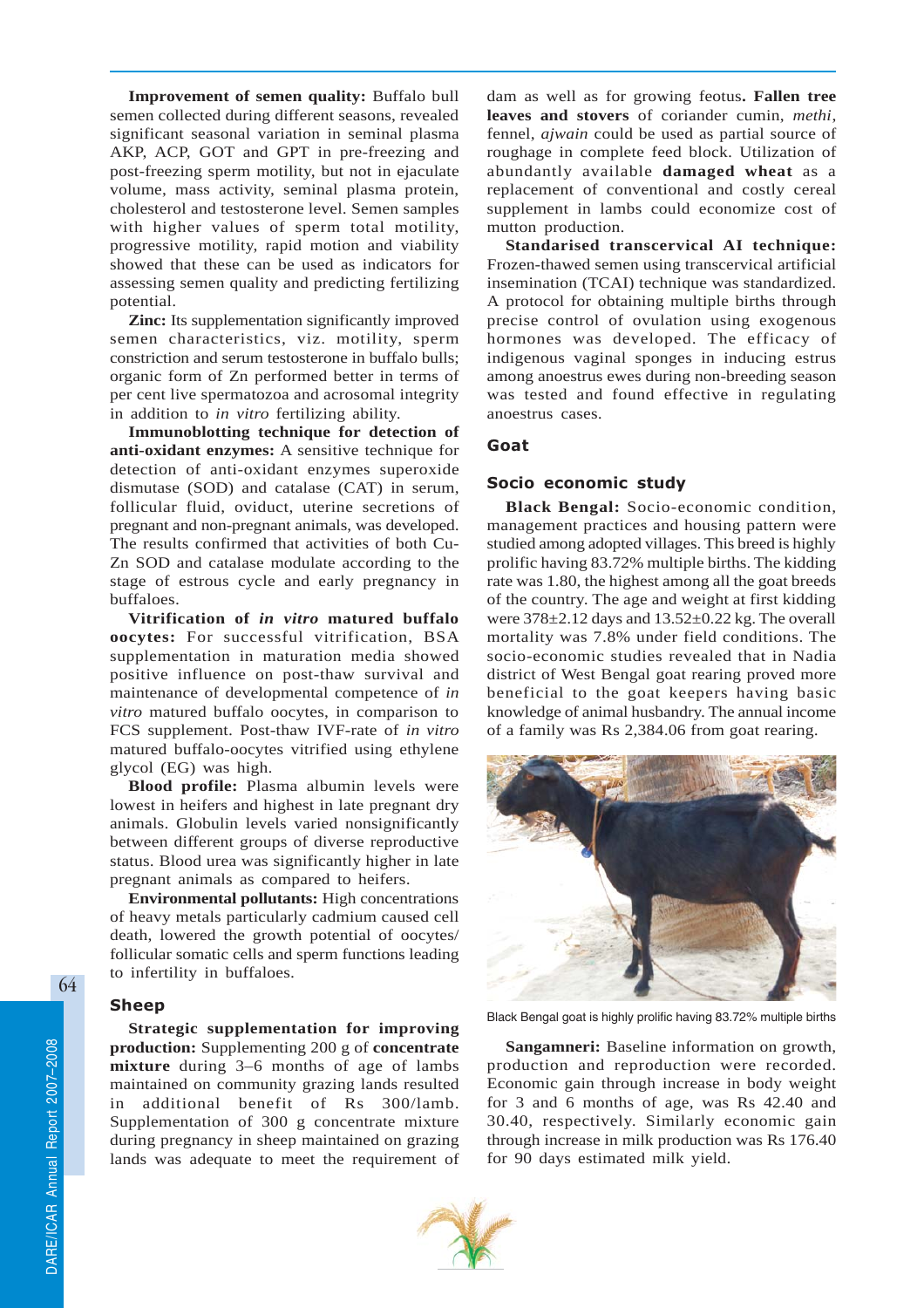# SUCCESS STORY

#### Commercial Goat Farming

Goats play a significant role in ensuring livelihood security to the millions of small and marginal farmers, landless labourers and rural folk. Goat rearing under intensive and semiintensive system for commercial production is gaining momentum. A progressive farmer, Shri Rohan Singh resident of Salempur village in Farah block of Mathura district of Uttar Pradesh, started a goat farm in his village with 68 Barbari does and 2 bucks, and after 6 months 33 does and 1 buck more were added to the flock. The objective of this goat-rearing project was to produce and market pure breed Barbari goats.

The initial investment made on purchasing of breeding stock and construction of sheds and equipments was Rs 1.62 lakh and another Rs 10,000 was used as working capital. The goats on this farm were maintained under semiintensive system of management by the two unemployed youths of the family. Besides grazing, the animals were provided supplementary concentrate feeding, mineral mixture, fodder tree leaves lopping and guar straw.



Total annual expenditure incurred on supplementary feeding of goats worked out to be Rs 10,700, and on prophylaxis schedule (vaccinations against enterotoxaemia, FMD and PPR disease and twice medication against internal and external parasites) and treatment Rs 3,500. Thus the total recurring expenditure other than family labour for a flock of 104 goats was Rs 14,200 during one year. The returns from the sale of goats in one year were estimated to be Rs 75,000. Moreover the goat manure valuing Rs 4,000 was produced and used in the agricultural farm of the owner. Thus the annual net returns to the family from goat rearing was Rs 64,800. The farmer sold all the surplus animals (pure Barbari goats) for breeding purpose to the other goat farmers at the rate of Rs 100 per kg live body weight. Concurrently the other traditional farmers of this area maintaining non-descript goats could fetch a market price of Rs 60–65 per kg of live body weight for their improved goats sold mostly for meat purpose.

**Ganjam:** The information regarding production and reproduction parameters was collected from the adopted area. The kidding percentage on the basis of does tupped was 73.18. In the Ganjam district of Orissa the goat is a primary source of income of tribals (Gola). The goat rearing contributed 61.54% of their annual income.

**Surti:** The survey work on Surti goats was conducted in Bharuch district. The improvement of 15.10% was observed at 3-month body weight due to the use of elite bucks under field conditions. Females were registered and bucks were selected from the population.



Surti—Body weight improvement was observed with the use of elite rams for breeding

**Malabari:** In the three village centres females were registered and bucks were selected from the population. The average gestation length, age at first kidding and inter-kidding interval were 149.34±1.49, 381.36±18.33 and 263.13±15.62 days.

**Sirohi:** The population growth of the flock in field was 64.93%. The breeding efficiency on the basis of does kidded was 112.66, which was lower than previous year.

**Low cost animal feed mixer developed:** A low cost animal feed mixer was designed and developed to mix heterogenous feed ingredients before preparation of complete feed pellets and complete feed blocks. The feed ingredients comprising 50% straw (*Cajanus cajan*) and 50% concentrate with molasses could be uniformly mixed in 10–15 min with an output of 0.6 q/hr to 1.2 q/hr. The cost of mixer is Rs 20,000 and cost of mixing 100 kg feed is Rs 25 only.

**Evaluation of embryos***: In-vitro*-produced embryos at 2- to 16-cell stage were cryopreserved using conventional freezing protocol. Approximately 50 IVRP embryos were used for freezing. After thawing none of the embryos had broken zona pellucida. However, blastomere membrane reptured and their cytoplasm were found disintegrated.



Livestock Management

Livestock Management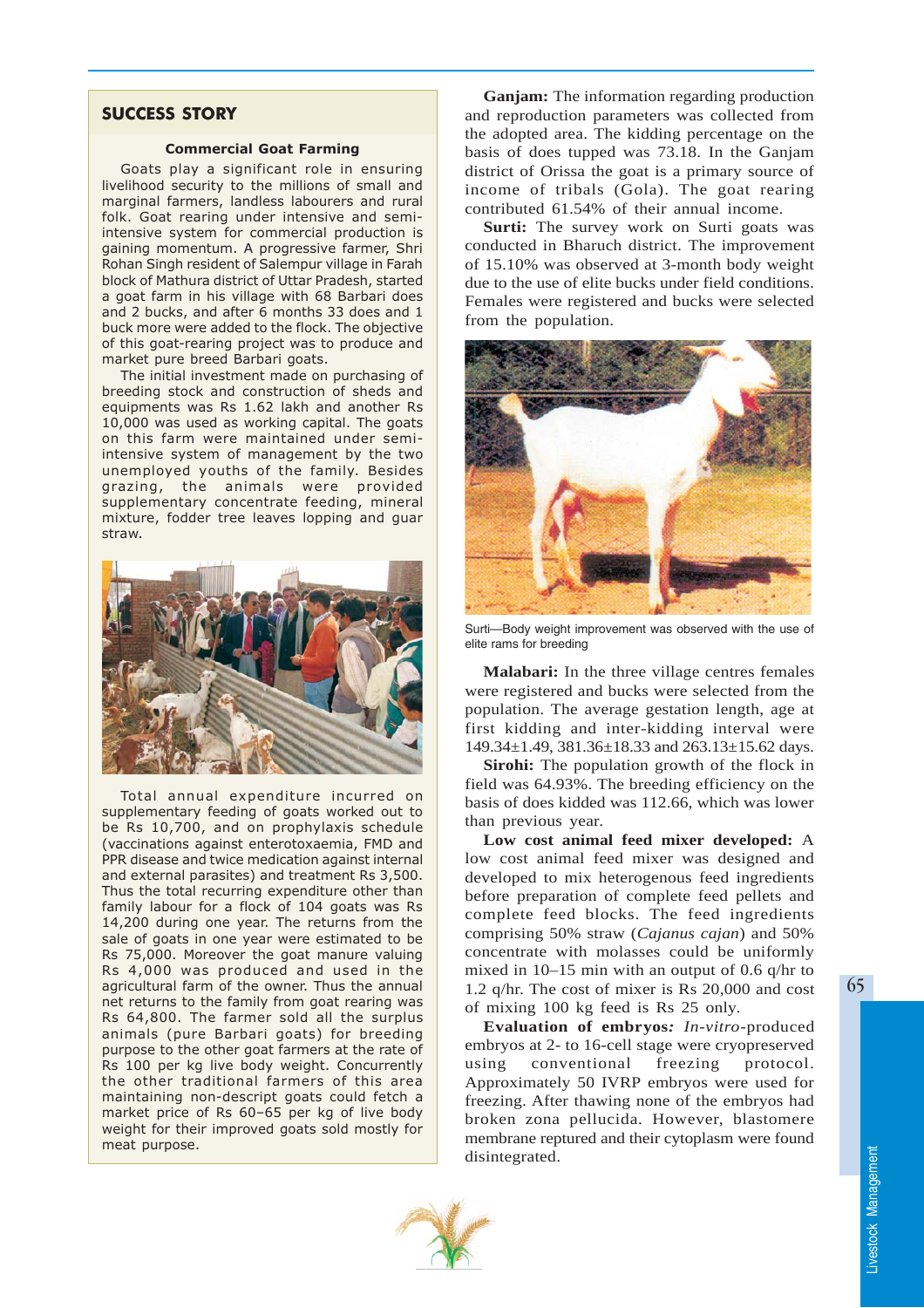**Early pregnancy diagnosis:** The B-mode sono graphic imaging technique was standardized enabling screening of pregnant goats within 30 days of mating, thereby, allowing rebreeding of empty animals for increasing flock fertility.

**Cardinal physiology response:** Thermoregulatory characteristics of Jakharna and Sirohi bucks at different temperatures revealed that they could adapt to hot-dry, hot humid and cool periods by increased heart and respiratory rate. Temperature around 9°C seems to be critical for bucks in cool period, and ambient temperature of 40°C and vapour pressure of 20.67 mmHg during hot humid conditions.

# Pig

Economic rations were formulated for grower and finisher pigs by partial replacement of costly feed ingredients with the locally available feed resources, e.g. maize with tamarind seed and molasses, wheat bran with de- caffeinated waste, fish meal with dried cuttla fish waste, silage and concentrate mixture with green cabbage leaves. Supplementation of chelated minerals with dicalcium phosphate and incorporation of coconut oil in the grower diet improved growth and feed conversion efficiency.

## Camel

**Unique sperm depot:** Semen evaluation revealed zero or low motility in freshly ejaculated

# SUCCESS STORY

# Successful pig farming

Shri Juby Mathew an agricultural graduate from Kodannur, Thrissur, Kerala, started a pig farm with technical assistance from the All India Coordinated Research Project on Pigs, with an initial investment of Rs 4.0 lakh in 2001. He currently maintains the parent stock of Large White Yorkshire pigs (34 adult female and 4 breeding males). More than 700 piglets per year were produced at the farm and parental stocks were also changed regularly. From each lot of piglets 50% of piglets are disposed after weaning and 50% are kept for fattening. The entire herd is fed with hotel swill, which he collects free of cost by his own tempo van and no feed additives are given to pigs. Using a locally available feed material, the hotel waste, he could achieve a litter size at birth and weaning ranging from 8–12 piglets and 7–10 piglets, respectively, and a body weight of 120 kg at 10 months of age. After 10 months, pigs were sold @ Rs 50–60/kg of body weight depending on demand of the market. Piglets are sold between Rs 800–1,000/piglet. Besides a piggery, he maintains fishery, poultry, duckery, and practices horticulture with spices and flowers. Alone from piggery, the turnover is about 2.5 to Rs 3 lakh/annum.





Semen sample after centrifugation

Gelatinous sperm pellet

semen from camel due to formation of a unique depot of spermatozoa from which spermatozoa are continually released over a prolonged period of time and does not exhibit mass motility and individual sperm motility as seen in the cattle, buffalo, sheep and goat. The spermatozoa develop motility only after liberation from this depot, and this delay was not due to use of rubber funnel as was speculated earlier.

**Estradiol profiles:** Estradiol profiles in unmated female camels are different from those of other species of livestock. These profiles monitored for 60 days in unmated female camels revealed that basal levels are relatively very high and peak levels of estradiol were observed at irregular intervals.

# Mithun

**Tree leaves based total mixed rations:** *Lagerstroemia speciosa* (*thumero*), one of the important tree foliages having good nutritive value (8% DCP and 48% TDN), is relished by mithun under natural browsing condition. Inclusion of *Lagerstroemia speciosa* as green foliage in total mixed ration (TMR) showed higher daily body weight gain, dry matter (DM) intake, nutrient utilization and feed conversion efficiency in growing mithuns, suggesting that these tree leaves can be incorporated successfully in TMR for feeding of growing mithuns.

**Vegetative propagation of selected foliages:** The propagation study by using higher dosage of auxins on good quality fodder trees revealed encouraging trend with highest survival percentage, increased length and number of sprouts per stem cuttings of selected fodder tree species (*Ficus hirta, Ficus roxburghii*, *Lagerstroemia speciosa, Trema orientalis, Ficus hookeri*)*.* Stem cuttings treated with IAA provide better option for multiplication in degraded pastureland of low carrying capacity.

**Standardization of semen collection method:** Collection of semen from mithun bulls is difficult, as they do not mount cows not-in-estrus. An innovative method of sprinkling urine from estrus

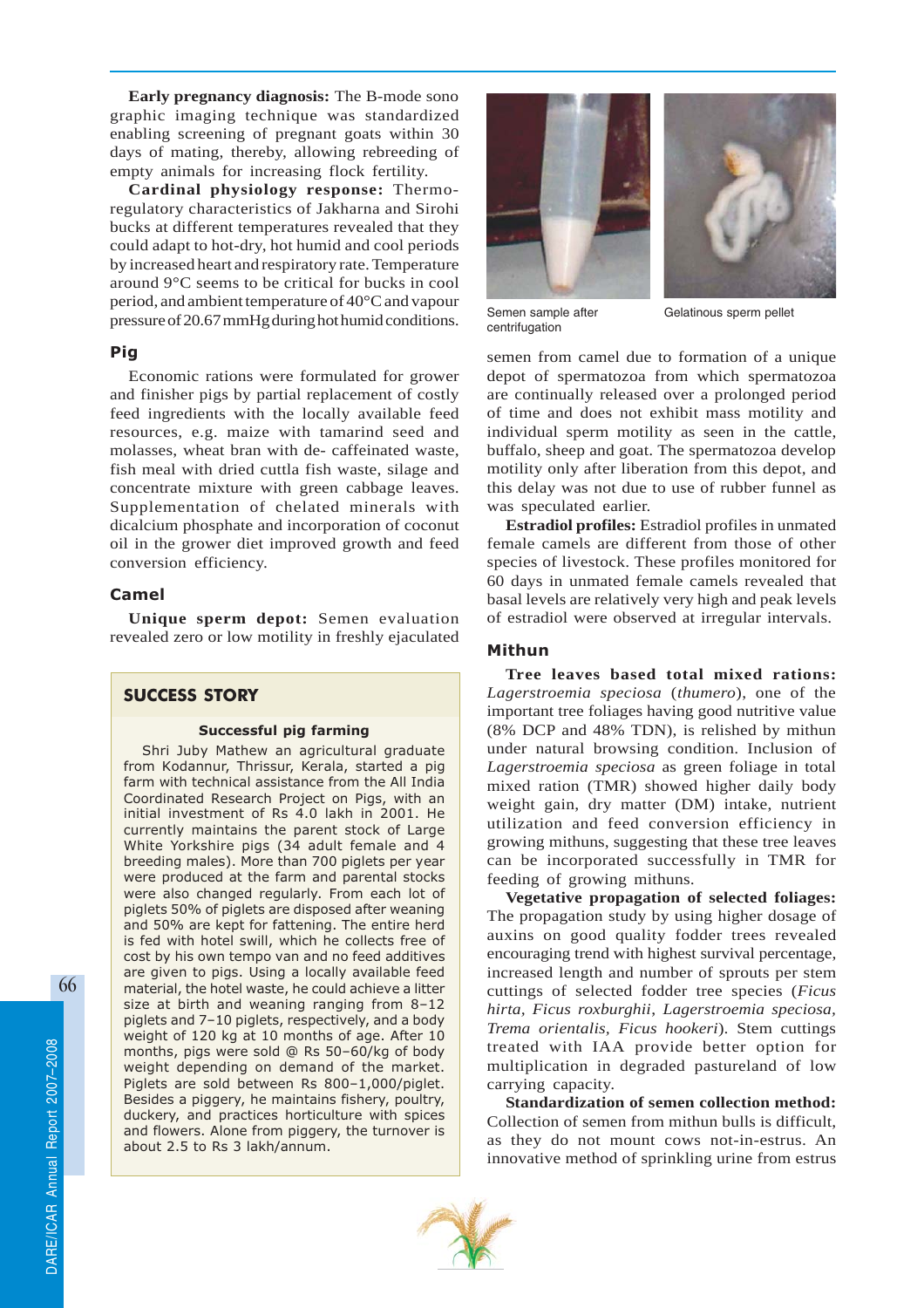#### Ethno-veterianry medicine

Herbs used for common ailments and conditions of livestock were documented with information on their botanical and local names, active constituent, validation for use, etc, and 39 of them were identified by different centers for their evaluation in fluorosis, diarrhoea, mastitis, fever, helminthosis and ectoparasite infestation and as antipyretic, analgesics and hepatoprotectant. Experimental trial in rabbits established the ameliorative potential of tamarind fruit pulp (Tamarindus indica) in experimental fluoride toxicity. Methanolic extract of stone fruit (Aegle marmelos) powder given @ 400 mg/kg body weight in rats reduced 73.33% faecal output in castor oil induced diarrhoea. In vitro screening results showed that methanol extract of ghila (Entada fascioloides) seeds possessed activity against Fasciola. In vitro antibiogram of extracts of turmeric (Curcuma longa) and Indian gooseberry (Phyllanthus emblica) revealed antimicrobial efficacy against common mastitis pathogens, viz. Staphylococcus aureus, Streptococcus agalactiae, other Streptococcus spp. and coliform bacilli.

Utility of aqueous and alcoholic extracts of plants was determined in— babrang (Emblia ribes), palash (Butea frondosa), kaliziri (Vernonia anhelmintica) against nematodes; Auatralian fever tree (Ecalyptus globules), amrita giloy (Tinospora cordifolia), pippali, long, pipar (Piper nigrum), adulsa (Adhatoda vasica), henna (Lawsonia inermis), nirgundi (Vitex negundo), ashwagandha (Withania sominifera), punarnava (Boerhaavia diffusa) as antipyretic/analgesics; and kalmegh (Andographis paniculata), punarnava (Boerhaavia diffusa), bhrangraj (Eclipta alba), chirayata (Swertia chirata) as hepatoprotectants.

cows over the perineal region of mithun cow notin-estrus helped bulls donating the semen successfully. Urine collected from estrus cows stored at refrigerated temperature was effective till 7 days of post collection.

**Estimating FSH in plasma:** A simple and sensitive radioimmunoassay (RIA) procedure to estimate FSH in mithun plasma was developed. The biological validation of the assay was carried out in plasma samples that were collected during

# Feed resources

District-wise database of feed and animal resources was prepared for 6 agro ecosystems of the country. The current requirement and dry matter availability from different feed resources and the projected demand and supply over the years showed that by 2020 the gap between requirement and availability should marginally increase from the current level of 19%. However, there would be a widening gap between demand and supply of concentrates.

#### Efficacy of AI in mithun established

The first mithun calf was born through artificial insemination using cryopreserved semen samples. The semen samples were collected from adult bulls through rectal massage method and



AI born mithun calf

cryopreserved in liquid nitrogen using tris-egg yolk-glycerol diluent. Three mithun cows inseminated using the cryopreserved semen conceived following insemination and gave birth to healthy calves.

different stages of the estrous cycle.

**Estrus synchronization using different protocols:** Two injections of  $PGF<sub>2</sub>α$  were given at 11 days apart in cyclic mithun cows for estrus synchronization, and found that all mithun cows responded to treatment. Cyclic mithun cows irrespective of any day of estrous cycle were subjected to ovsynch protocol of estrus synchronization and were inseminated following synchronization. Of the 16 animals inseminated artificially (AI) with the cryopreserved mithun semen, 12 conceived.

#### Yak

**Complete feed block formulation:** Complete feed formulation in the form of feed block was prepared utilizing the cost effective locally available feed resources for yak feeding.



Complete feed blocks

**Mineral supplementation:** Hair tissue mineral analysis (HTMA) proved an excellent tool for monitoring general health, nutritional status and toxic metal exposure to animals. Hair mineral profile of the yaks following supplementation of trace minerals zinc, copper, cobalt and manganese for six months revealed that Mn, Zn, Cu and Co levels of supplemented group were higher than that of the non-supplemented group. The study justified the requirement of the same.

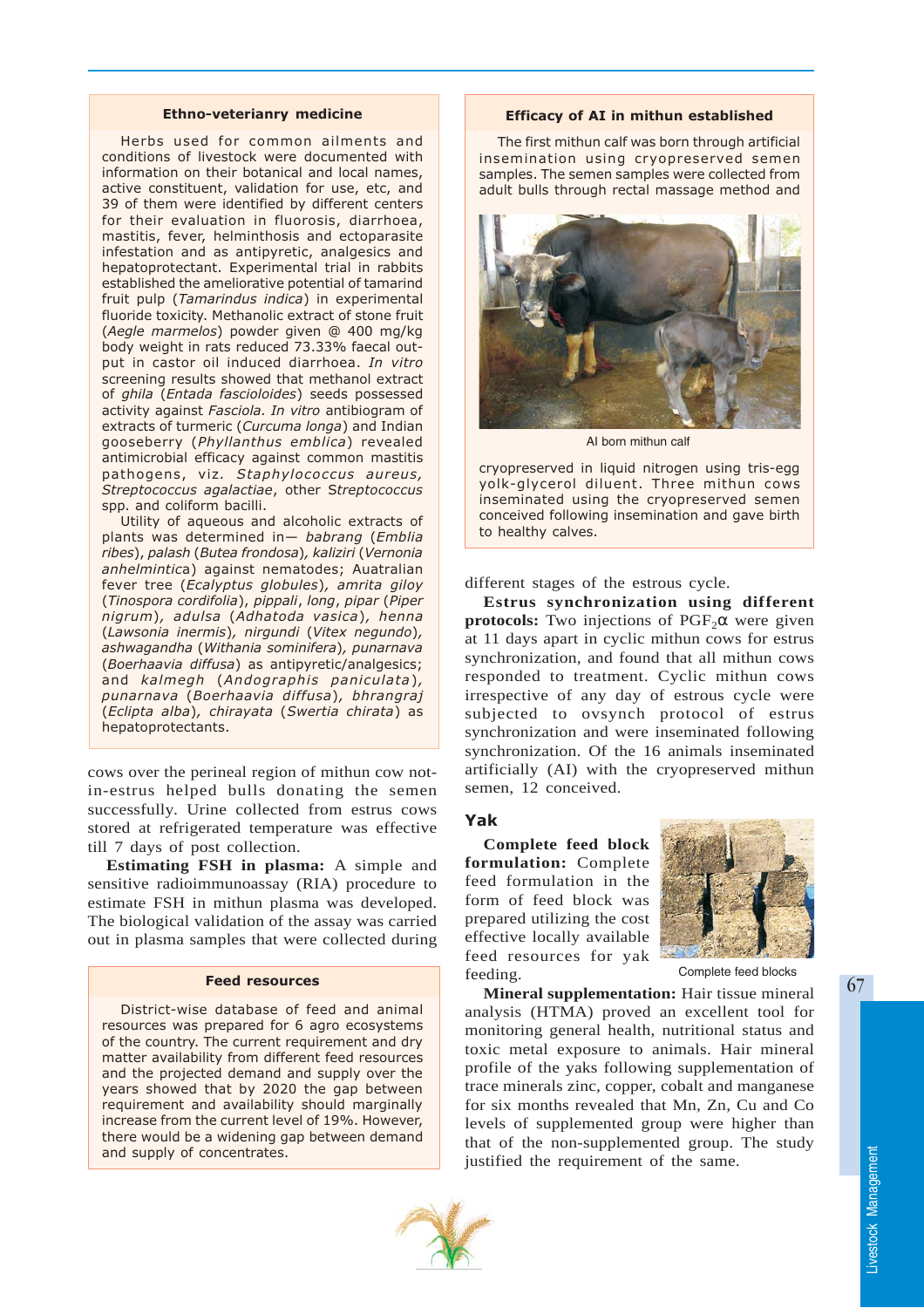**Performance improvement in yaks through trace mineral supplementation:** The supplementation of copper, cobalt, zinc and manganese at farm increased the milk production three-times and growth performance, and drastically decreased repeat breeding and anoestrus.

**Estrus synchronization:** Induction of estrus, synchronization of ovulation and timed artificial insemination (TAI) were attempted in yaks. The ovulation occurred usually within 50–72 hr of ECP injection. TAI was performed at 48 and 60 hr of ECP treatment. Pregnancy rate in yaks following TAI was 40%.

**Endocrine status during different stages of growth:** A direct simple and highly sensitive enzyme immuno assay (EIA) for GH (growth hormone) determination in yak plasma was developed and validated. Growth rate was positively correlated with mean GH and GH per unit 100 kg body weight. However, GH per unit 100 kg body weight was found to be a better indicator of growth rate. Both the concentrations decreased with advancement of age.

**Artificial insemination in yak:** Frozen semen technology in yak was standardized. With the use of frozen semen straws, pure yak and yak hybrid calves were born for the first time in India. Aforesaid technology is being successfully utilized in the farm and field conditions for improving yak germplasm.



Yak calf was born using frozen semen straws, for the first time in India

# Wild Life

Supplementation of probiotic (mannanoli gosaccharides with or without added β-glucans) positively influenced gut health indices by altering microbial population and fermentative end products in the hindgut of dogs.

**Rumen fungi:** Out of 243 isolates of anaerobic rumen fungi isolated from domestic and wild ruminants anaeromyces and orpinomyces were predominant. *In vitro* gas production studies of the isolates showed that isolate CTS-110 outperformed all the isolates with respect to total gas production. Genomic library of the isolates was constructed for isolation of the cellulase gene.

# Poultry

**Supplementation of xylanase**, produced from *Aspergillus* spp @ 3,500–4,000 U/kg improved the performance and digestibility of nutrients, reduced the NSP in intestinal digesta (21.7% in jejunum and 10% in ileum) and enhanced the mineral retention (Ca and P) in tibia and protein accretion in muscle (3.7%) over the non-xylanase supplemented DORB diet suggesting that deoiled rice bran can be included in broiler diets up to 15% with supplementation of xylanase @4,000 U/kg.

**Se inclusion** in diets of broilers improved antibody titers and **Zn supplementation** was needed for better immune response. Both Se and Zn complimented each other for improving immune response, particularly at low Se (0.15 ppm) and high Zn levels (80 ppm) in the diet.

Supplementing **selenium (Se)** or **chromium (Cr)** in organic form in the diet of broiler chicks decreased the activity of lipid peroxidase and increased the activities of glutathione peroxidase, glutathione reductase, RBC catalase and lymphocyte ratio thereby decreasing the holding loss during pre-slaughter fasting period.

**Nutrient requirements** of female parent line

### Bluetongue (BT)

Bluetongue virus (BTV) isolates (15) of types 1, 2, 9, 15, 18 and 23 submitted till date, are being maintained and were characterized. No disease outbreak of bluetongue has been recorded in Uttar Pradesh, Uttarakhand, Haryana, Himachal Pradesh, Gujarat, Rajasthan, West Bengal, Orissa, Jharkhand and North Eastern states in last five years. BT outbreaks are being recorded every year from Andhra Pradesh, Karnataka and Tamil Nadu. Epidemiological maps for Tamil Nadu and Andhra Pradesh were prepared. Disease forecasting model was developed for Maharashtra centre.

Nine monoclonal antibodies clones produced against BTV reacted well with BTV r-Ag and purified BTV antigen in indirect-ELISA. Type specific primer designing, VP2 and VP7 gene cloning and expression, multiplex RT-PCR for BTV and PPRV, RNA-PAGE and nucleotide sequence were standardized. Confirmation of BT virus isolates was done by RT-PCR using VP7 gene specific primers. Inactivated BTV vaccines gave promising results in local and Bharat Merino sheep. Samples of midges from Uttar Pradesh, Uttarakhand, Gujarat, West Bengal, Haryana, and Rajasthan were identified as C. oxystoma, C. clavipalpis, C. actoni, C. anophelis, C. orientalis, C. similis and C. imicola.

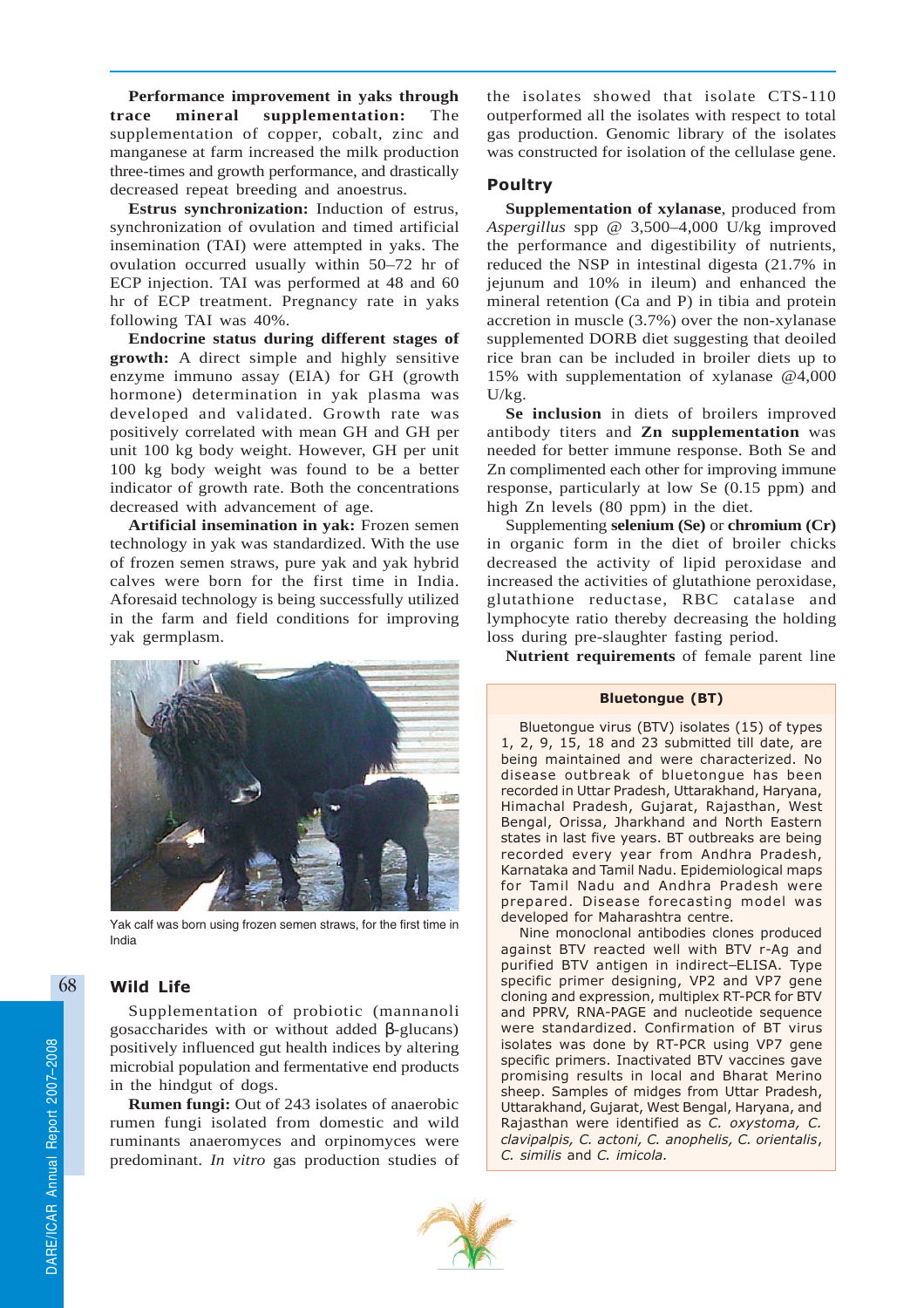of Vanaraja chicken during first 6 weeks of age was estimated to be 2,600 kcal/kg metabolizable energy, 20% crude protein, 1% lysine, 0.4% methionine, 0.8% Ca and 0.4% non-phytate phosphorus, respectively, for optimum performance.

**Protein and energy requirements** of Krishibro, a multicoloured broiler, showed that high dietary energy (3,000 kcal ME/kg in starter diets and 3,100 kcal ME/kg in finisher diets)) and low dietary protein levels (20% in starter and 18% in finisher phases) could support optimum performance and immune response. **Feed deprivation** up to 48 hr post-hatch reduced the yolk-sac utilization, gastrointestinal tract development, body weight gain, dressed weight and breast meat yield in broiler chickens. Feed deprivation for initial 24 hr after hatch had no adverse effect on performance of broiler chickens. Feeding crude gum from rice bran oil was a useful **energy supplement** in broiler diets and could be safely used in commercial broiler chicken diet with some positive effects on performance. **Crude lysolecithin** (LL) improved broiler performance.

**Hormonal modulation of egg production:** Prolactin levels above the normal physiological ranges in the circulation showed negative effects on egg production and increased the pause days in PB3 birds. Through endocrinological manipulation of prolactin hormone and its secretory hormone vasoactive intestinal peptide (VIP), higher levels of egg production was obtained in birds immunized against prolactin or VIP or birds fed bromocriptine by 8.9, 10.98, and 5.38, respectively, in dual purpose birds (PB3). Field testing of the protocol developed for improving egg production indicated that egg production could be improved with available resources under normal feeding practices.

**Cloacal gland foam:** The effect of surgical removal of cloacal gland showed that this gland and its secretion do not play any role in the fertility of quails. The actual function of this gland needs to be explored.

**Rural poultry production: Vanaraja**, a dual type chicken is the most popular rural variety and is a cross of two pure coloured lines VML and VFL, improved genetically through selective breeding. In VML, the shank length showed an improvement of 2.81 mm over previous generation. The genetic and phenotypic correlations between shank



The Vanaraja bird is popular among rural masses as it is better adapted to harsh conditions of rural areas

# SUCCESS STORY

#### Vanaraja birds in Kashmir Valley

Vanaraja chicks, 5-week-old were distributed to farmers in Kashmir valley. The performance of birds under backyard condition was highly satisfactory. Body weight of birds at 12 and 27



A proud Kashmiri woman farmer with a flock of Vanaraja chicken

weeks of age was 726 and 2,850 g respectively. The hens matured between 177 and 182 days of age and the mortality between 5 and 11 weeks of age ranged from 3 to 7%. The Vanaraja chicken was very well accepted in the valley. Vanaraja chicken, which is being successfully reared in most parts of the country was also found suitable for temperate climate of Kashmir valley.

length (primary trait) and body weight at 6 weeks were high and positive. The 40-week egg production showed an improvement of 1.87 eggs in the present generation over the last generation. In VFL, the age at sexual maturity decreased by 3.2 days and 40 week egg production showed an improvement of 4.18 eggs over previous generation. The shank length and antibody response to SRBC improved, which is desirable for better survival in the harsh environment of rural areas. In addition, genetic improvement and evaluation of a tinted egg female line of **Gramapriya** was undertaken. In S3 generation, age at sexual maturity, body weight at 20 weeks of age and egg weight at 28 weeks of age were 164 days, 1,189 g, 49.2 eggs, respectively.

# LIVESTOCK PROTECTION

# Cattle

Isolation of *Campylobacter jejuni* from semen and preputial washings of breeding cattle and buffalo bulls as well as vaginal secretions of infertile and repeat breeder cows and buffaloes, and *Arcobacter* (aerotolerant *Campylobacter*) from cattle faeces were attempted. A recombinant 41

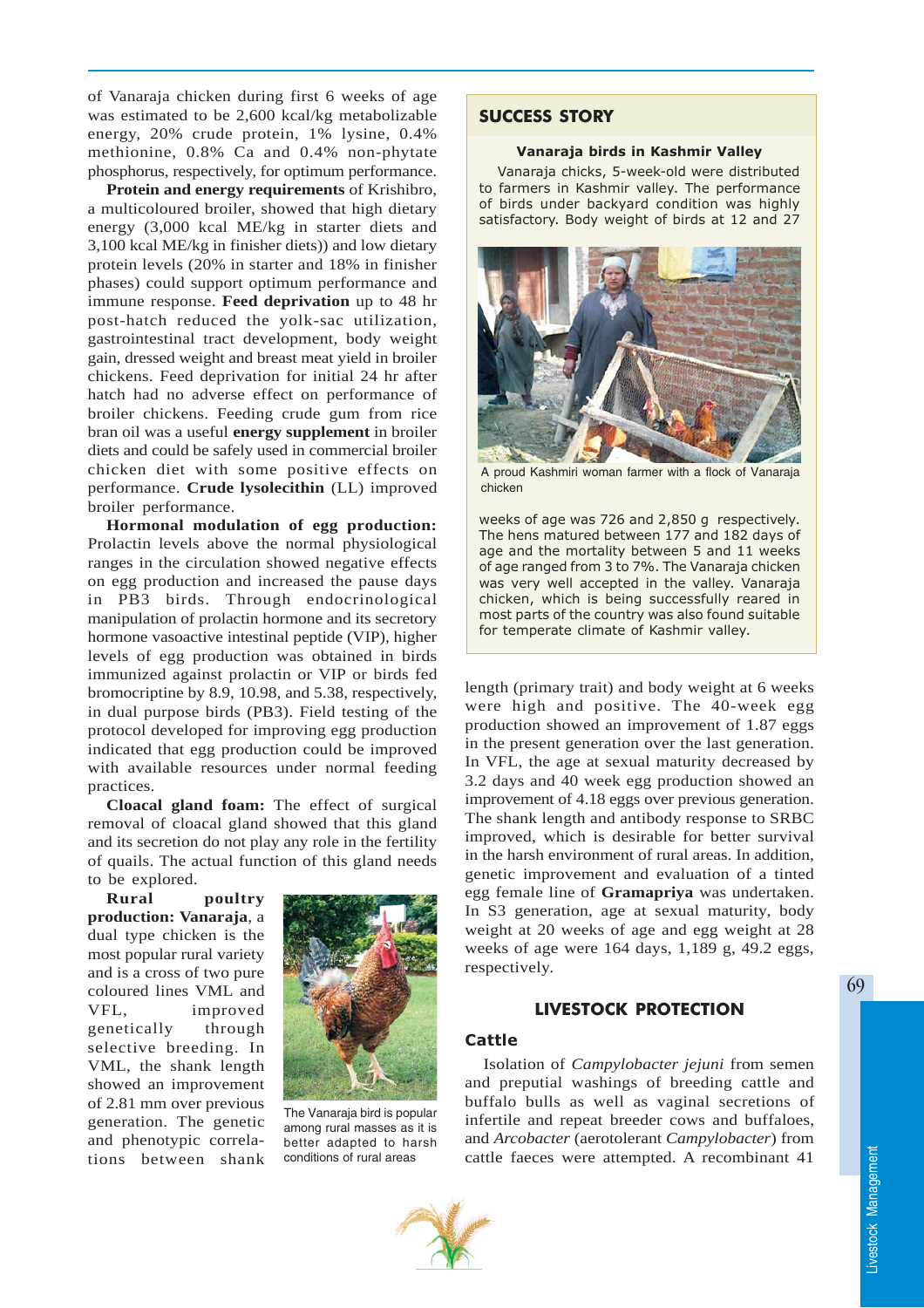#### Bacteriocin based preparation for treatment of bovine mastitis

Attempts were made to develop a formulation containing natural food-grade antimicrobials of lactic acid bacteria, i.e. bacteriocins for the treatment of mastitis in lactating animals. Biochemical characterization of the pathogens revealed the predominance of coagulase positive Staphylococcus aureus (35%), followed by Streptococcus agalactiae (12%), coagulase negative staphylococci (7%), S. dysgalactiae (3%), S. uberis (4%), B. cereus (5%), Gramnegative organisms such as E. coli (11%), Ent. aerogenes (4%), Klebsiella sp. (4%), citrobacter (1%), pseudomonas (4%), proteus (1%) and yeast (1%). Incidence of mastitis was highest in the crossbred cows (57%), followed by indigenous cows (27%) and least in buffaloes (17%). Antibiogram of selected gram-positive pathogens revealed that 95% of the isolates were MAR (multiple antibiotic resistant) variants.

Among the 53 bacteriocinogenic strains, 11 had broad spectrum of activity against several spoilage and pathogenic organisms including mastitis pathogens. The bacteriocin of potent Lactococcus lactis M386 was optimally produced. The bacteriocin was extremely thermostable (100°C/60 min) and active over a wide pH range  $(1-12)$ .

Bacteriocin based preparation was quite effective against both gram-positive and gramnegative pathogens under in vitro and in vivo conditions. In vivo application of formulation through intra-mammary infusions for 6 consecutive days in clinical mastitis cases resulted in cure rate of 66.6%. The formulation was well tolerated in udder and was non-irritating to animals. It was stable for more than 3 months at refrigeration temperature.

kDa OMP protein of *Leptospira interrogans* was identified as an important antigen for serodiagnosis of leptospirosis in animals. Aqueous extract of *Phyllanthus emblica* showed *in vitro* antimicrobial activity against *Staphylococcus aureus* and *Streptococcus agalactiae* isolated from clinical cases of mastitis.

# Buffalo

Bacteriological examination of fecal samples from neonatal buffalo calves led to isolation of *Escherichia coli* belonging to serogroups, viz*.* O139, O37, O9, O106 and O143, while parasitological screening of samples was suggestive of coccidiosis with single/mixed infection with *Eimeria* spp.

Ultrasonography of mastitis affected udder indicated fibrosis, accumulation of particulate matter, calcification and abscess in lactiferous ducts, gland cistern, glandular parenchyma and teat cistern. Teat cistern was almost obliterated with

# SUCCESS STORY

#### Goat-pox vaccine

Research for development of a live attenuated goat-pox vaccine was initiated in 2001. Initially, a controlled experimental trial was carried out in experimental goats to determine the virus safety, potency and protection against virulent virus challenge. The experimental vaccine provided complete protection against high dose of virulent challenge virus. It produced no adverse reaction even at  $10^5$  TCID<sub>50</sub>, while it conferred protection at a dose as low as 10<sup>1</sup> TCID<sub>50</sub>. Upon vaccination, goats react initially by local hyperemia at the site of inoculation with a marginal rise in temperature from 5–7 days post vaccination. These reactions are generally transient.

The protection was confirmed by virulent challenge and by determining of humoral immune response. The longevity of protection was for more than 2 years, the maximum period studied so for. Preliminary studies carried out in pregnant goats that were in different stages of gestation showed that the vaccine is safe.



The goat-pox vaccine has been widely used across the country with no adverse reports

The experimental goat-pox vaccine has passed all in-house quality control studies. A large-scale field validation of the vaccine has been going on for the past 24 months. Till date, more than a lakh doses of vaccine have been used across the country with no adverse reports. The performance of the vaccine has been satisfactory as evident from the growing demand for supply of the vaccine and also the feedback received from the end-users.

fibrosis and teat wall thickness also increased in comparison to normal teat of the same animal.

# Goat

A saponified sonicated vaccine against caprine pleuropneumonia proved safe and conferred immunity in goats. Enrofloxacin could effectively be used in combination with nimesulide for treating

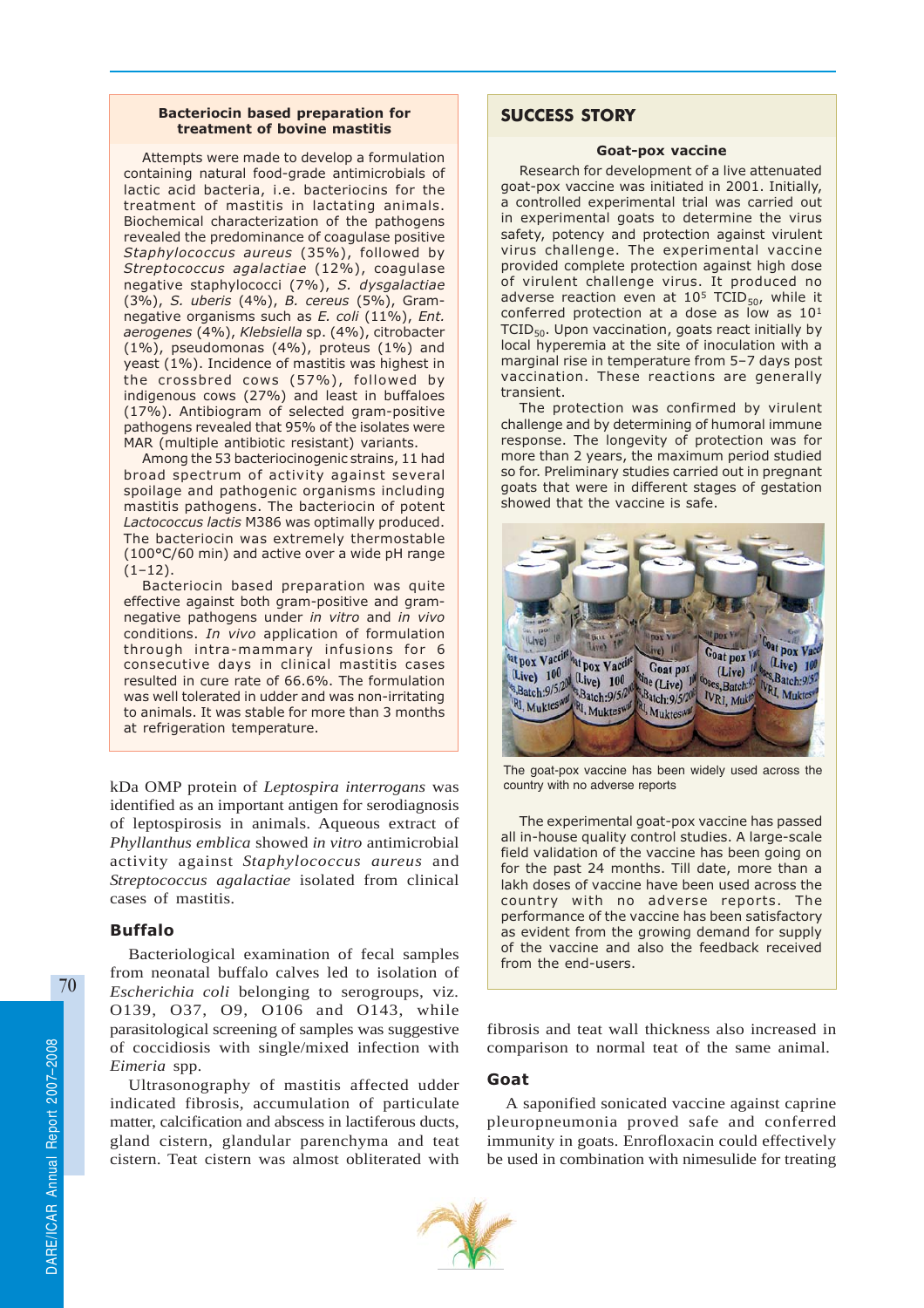#### Gastrointestinal parasitism

Epizootiological studies were conducted in different agro-climatic zones of country. In Madhya Pradesh Haemonchus was the most predominant (44.4%) species followed by Oesophagostomum spp. (22.4%) and Cooperia spp. (6%). Amphistome infection was more common than Fasciola gigantica and Schistosoma indicum. In West Bengal strongyles constituted the major nematode of which haemonchus was the predominant species in all the animal species surveyed. In Uttarakhand, prevalence of infection was higher in sheep and goats compared to cattle and buffaloes. In Tamil Nadu, overall prevalence of 47.45% of helminth infection was recorded. In Rajasthan bioclimatograph was prepared for semiarid and arid zones of Rajasthan for future prediction of haemonchosis and trichostrongylosis in farms. Forecasting system FROGIN was evaluated for performance in semi-arid and arid zones. In Sikkim, goats were highly susceptible to G-I helminths with 62% prevalence as compared to yak and cattle having 22 and 25% prevalence respectively. Higher helminthic infection was recorded during autumn (September–November) with 78.57% infection in goats and 33.33% in cattle, whereas, in yaks it was 25.75% in summer. Least infection could be recorded during winter. In Sikkim, H. contortus was predominant followed by Oesophagostomum spp, Bunostomum spp and Nematodirus spp. These infections were prevalent in yaks also.

ES antigen of H. contortus was purified by immunoaffinity chromatography. In the bound fraction 26, 32, 60 and 120 kDa polypeptides were

susceptible bacterial infections associated with inflammatory disease conditions in goats.

**Surgical and clinical interventions:** Techniques for application of acrylic external skeletal fixators for management of compound fractures of small animals and circular external skeletal fixation for large animals were standardized.

Technique for dissolution of cystic and urethral calculi was developed using oral and (or) cystic irrigation of ammonium chloride or hemiacidrin in goats and buffalo calves suffering from obstructive urolithiasis/uraemia. Calcium carbonate (80%) and potassium iodide (15%) were costeffective alternative radiographic contrast to barium sulphate to delineate stomach and large intestine and gastrointestinal and urinary tract in small animals.

**Diagnostics:** *Toxoplasma gondii* SAG1 gene was cloned and expressed in eukaryotic system, and the recombinant protein was successfully tested with good immunoreactivity for detection of antibodies in goats.

Field validation of cathepsin-L cysteine proteinase of *Fasciola gigantica* confirmed that this protein was specific with no cross-reactivity

fractionated by SDS-PAGE; and 120 kDa polypeptide was recognized as early as 4 day PI, showing promise for diagnosis of preclinical haemonchosis in western blotting. In 60 and 120 kDa polypeptide L3 larvae, were also recognized in western blotting by 4-day preclinical sera of sheep. In dot-ELISA affinity purified fraction of ES antigen could detect anti-H. contortus antibodies in 4-day experimental sera of sheep. In western blotting 120 kDa polypeptide of ES antigen did not show cross-antigenicity to Oesophagostomum columbianum, Paramphistomum epiclitum and Fasciola gigantica. Revalidation of dot-ELISA based diagnostic kit for Oesophagostomum and Bunostomum was initiated in goats, cattle, yaks and mithuns. In a sequel of immunoprophylactic studies H-gal-GP antigen of H. contortus has given promising results. Egg count reduction was 54.15% and worm count reduction 92.15% for female worms and 87.1% for male worms with absence of lesions in immunized animals. H-gal-GP antigen was purified through peanut lectin agrose column chromatography. Molecular biology technique for detection of benzimidazole resistance allele-specific PCR was standardized. Application of the technique has revealed higher proportion of homozygous resistant larvae in farmer's flock as compared to farm flock. Selected isolates of nematophagous fungi Arthrobotyrus oligospora from field flocks from arid and semiarid zones reduced the number of GI nematodes. Attempts to get wild isolates of hypomycete on trematode egg from organic environment of Durg, Chhattisgarh, were successful.

with *Paramphistomum epiclitum, Gastrothylax crumenifer, Gigantocotyle explanatum,* hydatid (metacestode) and *Strongyloides stercoralis*. The ELISA sensitivity recorded with this protein was 95%.

The Bm86 homologue of *Hyalomma anatolicum anatolicum* was cloned and expressed in both prokaryotic and eukaryotic systems.

## Sheep

A sterile and safe inactivated pentavalent vaccine against bluetongue in sheep was developed. The combined HS+FMD vaccine passed the safety tests with no adverse reactions. The protective titre 1.5 (SN titre) indicated the need for boosting of the vaccine every 6 months. An indirect immunoperoxidase monolayer assay (IPMA) was developed for detecting pestivirus antigen and neutralizing antibodies in small ruminants.

# Pig

A PK-15 adapted cell culture swine fever virus vaccine developed at sixth passage having  $10^5$ TCID<sub>50</sub> titre was found potent in pigs. Twentyone days vaccinated pigs were protected against



Livestock Management

Livestock Management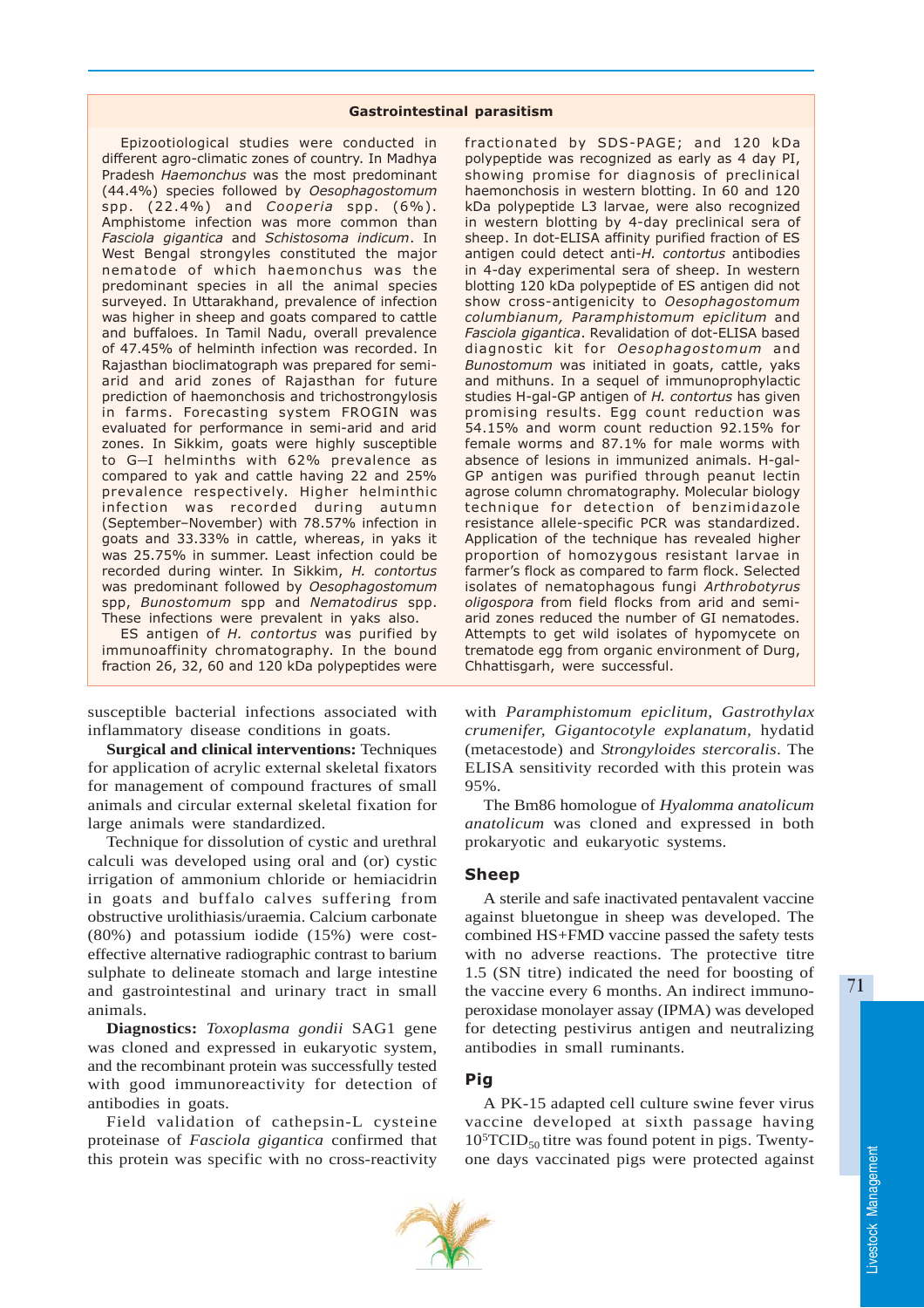

Diagnostic kits developed by PD\_ADMAS

virulent challenge infection. PD50 of this vaccine contained  $\geq 200$  PD50/dose.

RT-PCR was optimized to detect classical swine fever virus (CSFV) in 1:10,000 diluted infected cell culture fluids and to screen clinical samples.

#### Equines

**Surveillance and monitoring of equine diseases:** Unique programme of nation-wide active equine disease surveillance facilitated poor equine owners in saving the precious indigenous equine germplasm through timely diagnosis and management of diseases. An outbreak of glanders was reported during July-August 2006 in Maharashtra. Subsequently, cases of glanders were also reported from Punjab, Uttar Pradesh and Uttarakhand. Nation-wide testing on 4,395 serum samples revealed 97 samples to be positive for glanders during the year. The disease was confirmed to be glanders serologically and subsequently by isolation of the causative agent, *Burkholderia mallei* from the suspected cases. The follow-up surveillance of the area revealed no new cases from Maharashtra, indicating control of the outbreak in that state. It is being monitored continuously to assess the situation in the entire country, with particular emphasis on the equines of Uttar Pradesh and Uttarakhand. Equine infectious anaemia, African horse sickness, equine influenza and *Salmonella* Abortus equi, were not detected in the samples. Equine rotavirus strains exhibited G10, G3, G6 and G1 type specificities that accounted for 19.0, 42.9, 14.3 and 9.5% of the isolates, respectively.

**Diagnostics:** Haemagglutination inhibition (HAI) assay was standardized for serodiagnosis of Japanese encephalitis (JE). On testing equine serum samples, from different states, for antibodies to JE serocomplex by HAI, 14.32% samples were detected positive. An RT-PCR was also developed for detecting the virus in infected tissues. A recombinant protein-based ELISA was standardized for differentiation of EHV-1 and EHV-4. A recombinant-protein based ELISA was developed for detection of *Babesia equi* antibodies in equine sera. This assay could detect *B. equi* antibodies in equines as early as 6 days post-infection till 90 days of observation period.

**Validation of EHV-1 vaccine:** An equine herpes virus-1 (EHV-1) killed vaccine incorporating indigenous strain of EHV-1 was evaluated in experimental pregnant indigenous mares. Challenge studies did not reveal any fever or virus shedding. Three of the vaccinated mares gave birth to healthy foals and only one mare aborted due to EHV-1 infection after challenge. Hyperthermia and virus shedding was observed in non-vaccinated mares after challenge. On challenge, one non-vaccinated mare aborted due to EHV-1, while one gave birth to a weak foal that died within 24 hr of birth. Virus could be isolated from the lungs and liver tissues of both the foals. The vaccine provided satisfactory level of protection against EHV-1 associated abortion but before commercialization further immune response studies need to be undertaken in selected organized equine farms.

#### Equine health camps and farmer meets (Ashwa Palak Goshties)

The equine owners were enlightened on various aspects of disease control and management. In addition to the treatment of major equine ailments in these camps, deworming and tetanus vaccination were done in equines. Feedback from farmers was obtained for further research and development in equine health and production.

# Camel

To popularize the knowledge of our age-old scholarly system of medicine against one of the most common skin disease sarcopticosis in camel, an indigenous medicine, M-Cure has been developed, evaluated and made available for use at the NRCC. Five to seven local applications are required to cure the disease without any sign of relapse.

In camels intra-mammary infections cause health problems of diarrhoea etc. in suckling calves. *Staphylococcus*, Streptococcus, *Corynebacterium* and *Bacillus* were the commonly encountered intramammary infections in camels. Characterization of 55 isolates of staphylococci revealed that *Staphylococcus aureus, Staph. hyicus, Staph. intermedius, Staph. haemolyticus, Staph. auricularis, Staph. sciuri, Staph. hominis, Staph. epidermidis, Staph. capitis, Staph. warneri* were associated with camels. Mean pH of quarter milk samples was within the normal range in all the non-clinically infected quarters whereas in clinically infected quarters there was a significant rise in mean pH. Increase in sodium concentration in milk of clinically infected quarters compared to

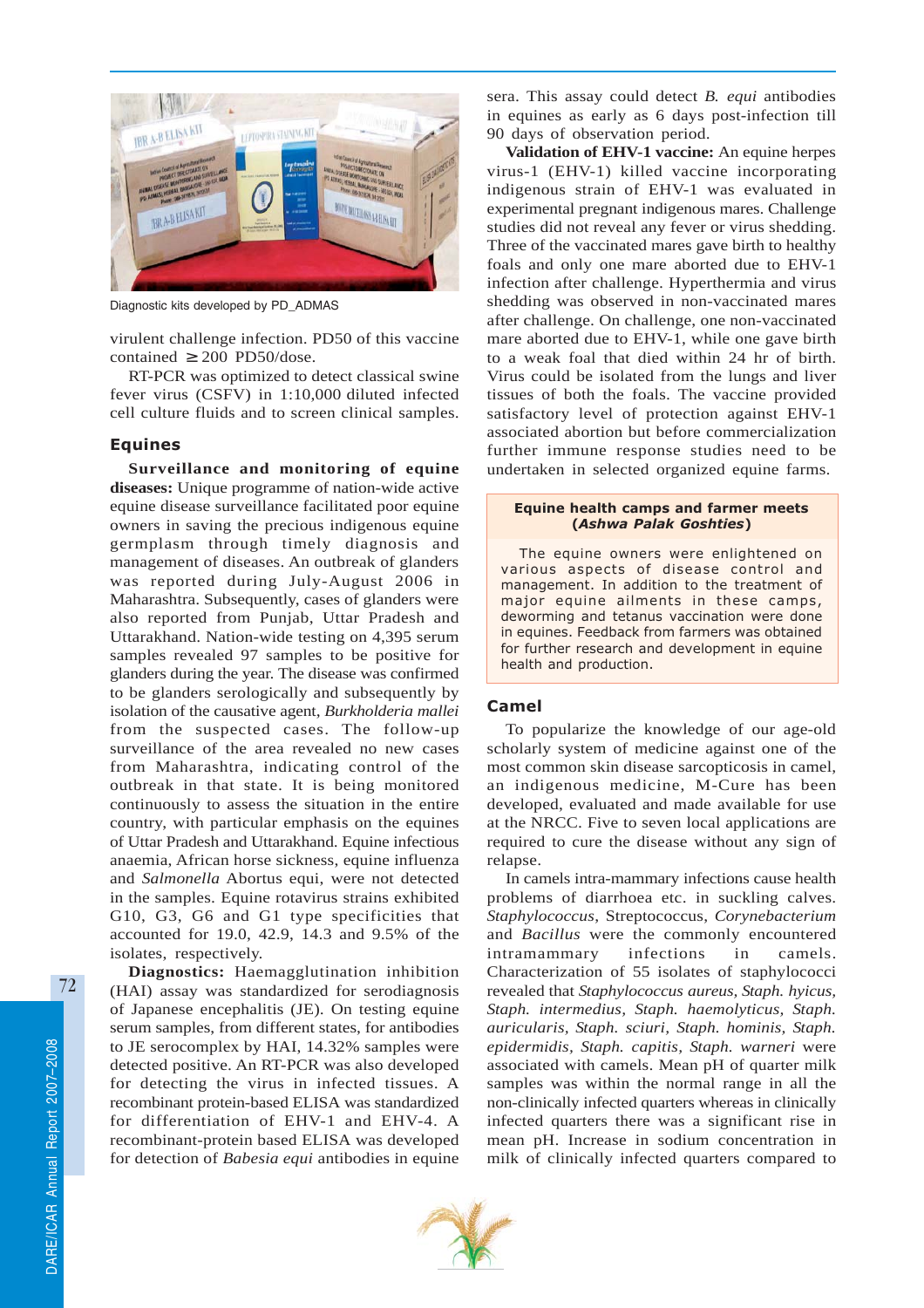milk of healthy quarters showed increased permeability of sodium due to inflammation of the secretary tissue. There was significant variation in mean Co concentrations among negative, sub clinical, non-specific and clinical groups. However Cu varied significantly with somatic cell count of milk. Daily feeding of Cu, Zn and Se for 30 days resulted in almost 40% lower infections.

# Mithun

The overall seroprevalence of antibodies to BTV in mithun was 86%. Highest seroprevalence was observed in mithuns above 4 years of age and the lowest in 1–2-year-old. The likelihood of BTV infection was almost six-times more in mithuns in the age group of 2–4 years than that of  $> 4$ years. Seroprevalence was higher in mithuns from free-ranging system in comparison to mithuns kept in semi-intensive system of management. Likewise mithuns from free-ranging system were almost seven -times more seropositive to BTV in comparison to mithuns kept in semi-intensive system of management.

The overall prevalence of antibodies to *Neospora caninum* in mithun was 10%. Highest seroprevalence was in mithuns above 3 years of age and lowest in mithuns of 2- to 12-month-old. No statistically significant difference was observed in seroprevalence between males and females. An overall seroprevalence of antibodies to *A. marginale* in mithuns was 63% and it increased with the increase in age of animals. In both the cases the seroprevalence was higher in mithuns in freeranging condition in comparison to mithuns kept in semi-intensive system.

The distribution of *Escherichia coli* serogroups isolated from faecal samples of mithun calves with diarrhoea revealed 72 *E. coli* strains belonging to 38 different serogroups (based on "O" antigen). Of the 72 strains isolated, 10 were not typeable and four were rough. The virulence gene profile of different *E. coli* serogroup **(**isolated from faecal samples of mithun calves with diarrhoea) was studied — *stx1* genotype was prevalent in serogroups O4 (4 strains) and O32 (3 strains); *stx2* genotype in serogroups O55 (2 strains), O2 (2 strains) and O49 (2 strains); and *hlyA* genotype in serogroup O55, O2 and O49 (2 strains in each serogroup).

# Yak

**Epidemiology:** Infectious diseases like footand-mouth disease, brucellosis, infectious bovine rhinotracheitis, haemorrhagic septicaemia, tuberculosis, babesiosis and non-infectious diseases (like keratoconjunctivitis, diarrhoea, tympany) were prevalent in different yak tracts. *Staphylococci*, *Pseudomonas aeruginosa* and *Escherichia coli*,

#### Haemorrhagic septicaemia

A low volume saponified HS vaccine was prepared and tested in dairy animals and 100% protection was observed on direct challenge at one year duration. The vaccine was also inoculated in animals at Izatnagar, Himachal Pradesh, Tamil Nadu and Orissa. No untoward reactions or any clinical signs were observed in any vaccinated animal. Apart from that, a vaccine trial of combined HS and FMD vaccine was also carried out and a booster dose was given at 6 months post vaccination. At 7 months challenge, 100, 75 and 75% protection were observed, respectively, against FMD virus type A, O and Asia 1.

Major outer membrane proteins (OMPs), OmpA and OmpH, were identified and characterized in Pasteuralla multocida serotype B:2 that originated from sheep, goats, cattle and buffaloes. The tbpA gene of P. multocida serotypes D and F were cloned and sequenced. The nucleotide amino acid sequences of P. multocida D:1 showed 98.5 and 96.9% homology, whereas F:3 serotype showed 97.7 and 95.2% similarities with tbpA of P. multocida serotype A. Apart from that 77 isolates of P. multocida from various animal species and birds were identified and characterized using morphological, cultural and molecular techniques. A patent for low volume saponified haemorrhagic septicaemia (HS) vaccine was submitted.

*Candida albicans* were found associated with the chronic haemorrhagic diarrhoea in yaks with prolonged antibiotic therapy. *Mannheimia haemolytica* was found in yaks for the first time in respiratory complications. Survey at Nyukmadung revealed that 19% of the yaks (27 out of 140) bear this opportunistic organism in respiratory tract. *Haemophilus somus* and *P. aeruginosa* were the common associates with this pathogen. Most of the isolates of these pathogens were muti-drug resistant. Survey revealed that 12.42% yaks were positive reactors. Incidence of gastrointestinal disorders in yaks was highly correlated with rainfall and temperature. A fast and reliable PCR was standardized for molecular diagnosis of *Babesia bigemina* in yak and its hybrids.

**FMD:** The antibody titre level in yaks following application of trivalent oil adjuvant FMD vaccine, sharply increased to the protective titre within one month but tended to fall from third month onwards. Protective antibody level was present up to 90 days of vaccination only. However, following booster administration, protective antibody response was rejuvenated within a short period of time.

*Senecio* **induced oxidative injury in murine macrophage cell line J774:** *Senecio* poisoning in yaks is very common in Arunachal Pradesh and other

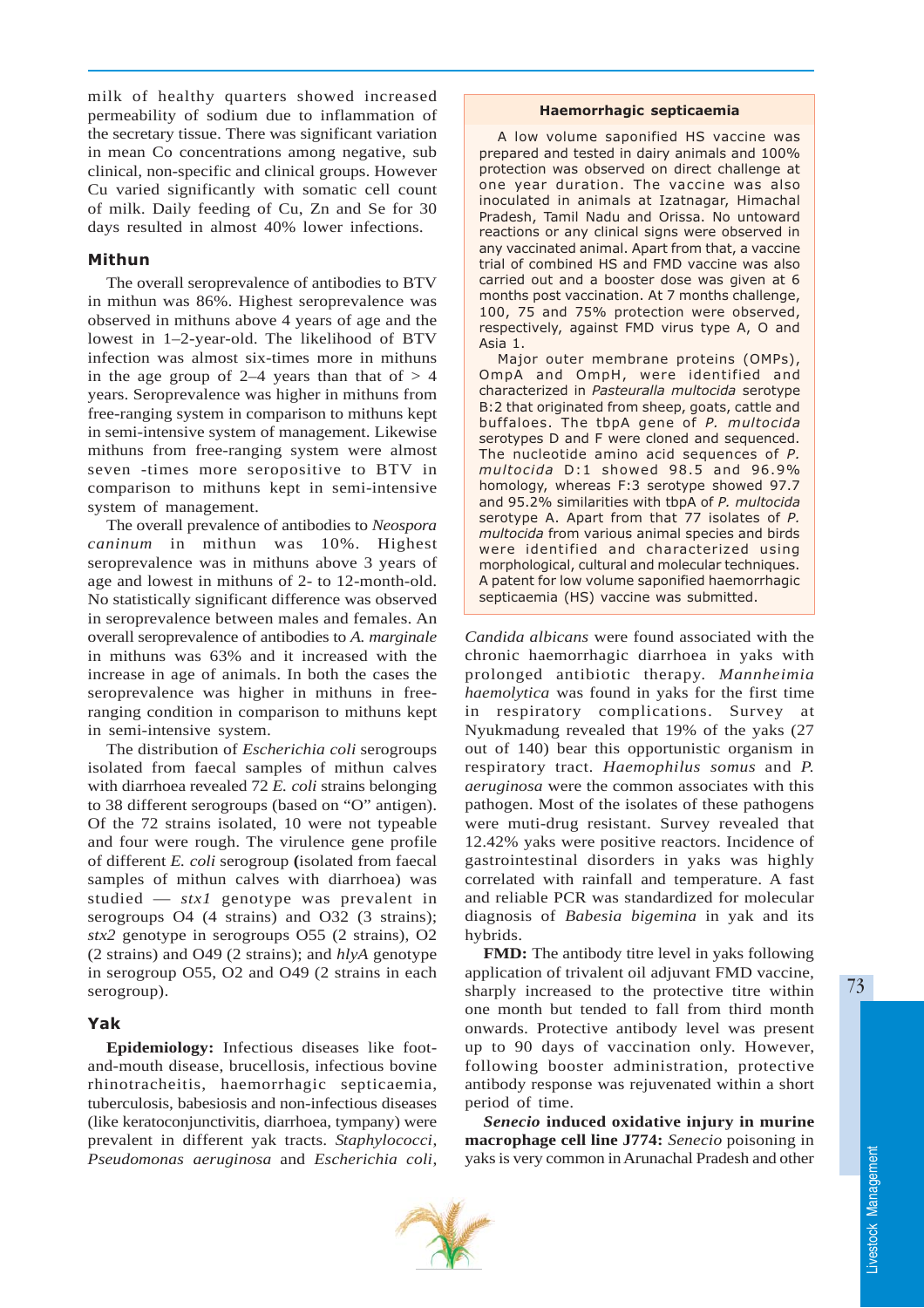sub-Himalayan areas of India. The plant contains seneciophylline that induces severe hepato-toxicity. Ethanol extract of *Senecio* increased severe oxidative burden in murine macrophage cell line J774. Following incubation with *Senecio* DNA laddering and single stranded DNA breakage were evident.

**Herbs:** Indigenous medicinal plants were collected from the West Kameng and Tawang districts of Arunachal Pradesh especially in the high altitude areas of Indo-Tibetan borders. The indigenous knowledge of the local tribal people was taken into account in many cases for collection of the plants. The anti-bacterial, anti-fungal, antiinflammatory and wound healing properties of *Saussurea costus* and *Rubus idaeus* were found out through experimental trial.

## Wild life

A bicistronic DNA vaccine was developed to induce virus neutralizing antibody response against rabies and canine parvovirus in dogs. A recombinant RNA replicon – based vaccine vector with immunogenic gene from canine parvovirus was constructed.

Local application of combination of oils of *Jatropha curcas* + *Phyllanthus emblica* + *Commiphora mukul* was highly effective in mitigating immuno suppression and oxidative stress in canine demodicosis.

## Poultry

A PCR was developed and applied for detection and differentiation of avian tumours and determining the prevalence of MD and ALVs in various flocks. The results were confirmed by using real time PCR, which proved that the PCR is a useful technique for detection and differentiation of tumours caused by multiple viral infections such as MDV and ALVs. The incidence of MD detected in pureline layers was 7.5, 4.1, 2.6 and 3.7% in IWK, Anand, IWH and IWI respectively. Sporadic cases of MD were recorded in PB-2, Dahlem Red and naked neck populations.

The inactivated chicken infectious anaemia virus (CIAV) vaccine protected the SPF chicks against CIAV when vaccinated at day-old age, whereas layer *Gallus* chicken vaccinated at 18 weeks of age showed induction of antibodies up to 20 weeks post-vaccination and transferred protective maternal antibodies to their progeny. The chicken embryo origin turkey pox vaccine provided 90–95% protection under field trial, whereas cell culture origin turkey pox vaccine provided 72–72% protection. The formalin inactivated Newcastle disease (ND) virus (field isolate), adjuvanted and emulsified induced humoral and cell-mediated immunity, which was comparable to that induced by inactivated commercial ND vaccine. The

# Quality control and production of Veterinary biologicals

RD 'F' strain vaccine, lapinized swine fever vaccine, tissue culture sheep pox vaccine, HS oil adjuvant vaccine, Brucella abortus strain-19 (live) vaccine, enterotoxaemia vaccine, Johnin PPD, Mallein PPD, Brucella agglutination test antigen, Brucella abortus Bang Ring antigen, Rose Bengal Plate Test antigen, Brucella positive serum, Salmonella Abortus-equi 'H' antigen, S. Pullorum plain antigen, S. Pullorum coloured antigen, S. Pullorum positive serum, and Salmonella poly 'O' sera were produced and quality tested. PPR vaccine, PPR c-ELISA kits and PPR s-ELISA kits were produced and supplied by Mukteswar campus, as per demand. Monovalent FMD vaccine comprising doses of type 'O', type 'A' and type 'Asia 1' were produced at the IVRI, Bangalore campus.

experimental vaccine afforded protection up to 66.6% against challenge infection.

A rapid and simple recombinant antigen based user-friendly ELISA test kit was developed for serodiagnosis of infectious bursal disease. A sensitive, specific and accurate recombinant haemagglutinin neuraminidase antigen-based ELISA was developed to measure the specific antibody in sera of chickens against Newcastle disease virus.

Six strains of *B. stearothermophilus* were used for antibiotic disc assay. In all, 17 antibiotics from different groups were used for disc assay. Pencillin G, ampicillin and amoxicillin depicted sensitivity at MRL dose of 0.004 µg/ml. Cloxacillin, cefalexin, tetracycline, doxycyclin, gentamycin, streptomycin and lincomycin exhibited sensitivity close to MRL concentrations, i.e 0.5, 0.5, 1.0, 10.0, 0.1, 1.0,10.0 and 1.0 µg/ml, respectively.

# Animal disease monitoring and surveillance

The databank was developed on animal disease trends, disease prevalence, meteorological data, land use data, animal and human demography, soil pattern data and crop production data. Integrating these factors an interactive website— National Animal Disease Referral Expert System (NADRES) — was developed, which can predict the probable occurrence of 10 major livestock diseases in any particular district of the country. This is a user friendly programme for general public, and can be accessed through internet (www.nadres.org).

An offline version *India.AdmasEpitrak* was also developed for collaborating units of PD\_ADMAS. This programme provides data on ecopathozones, disease prevalence studies and

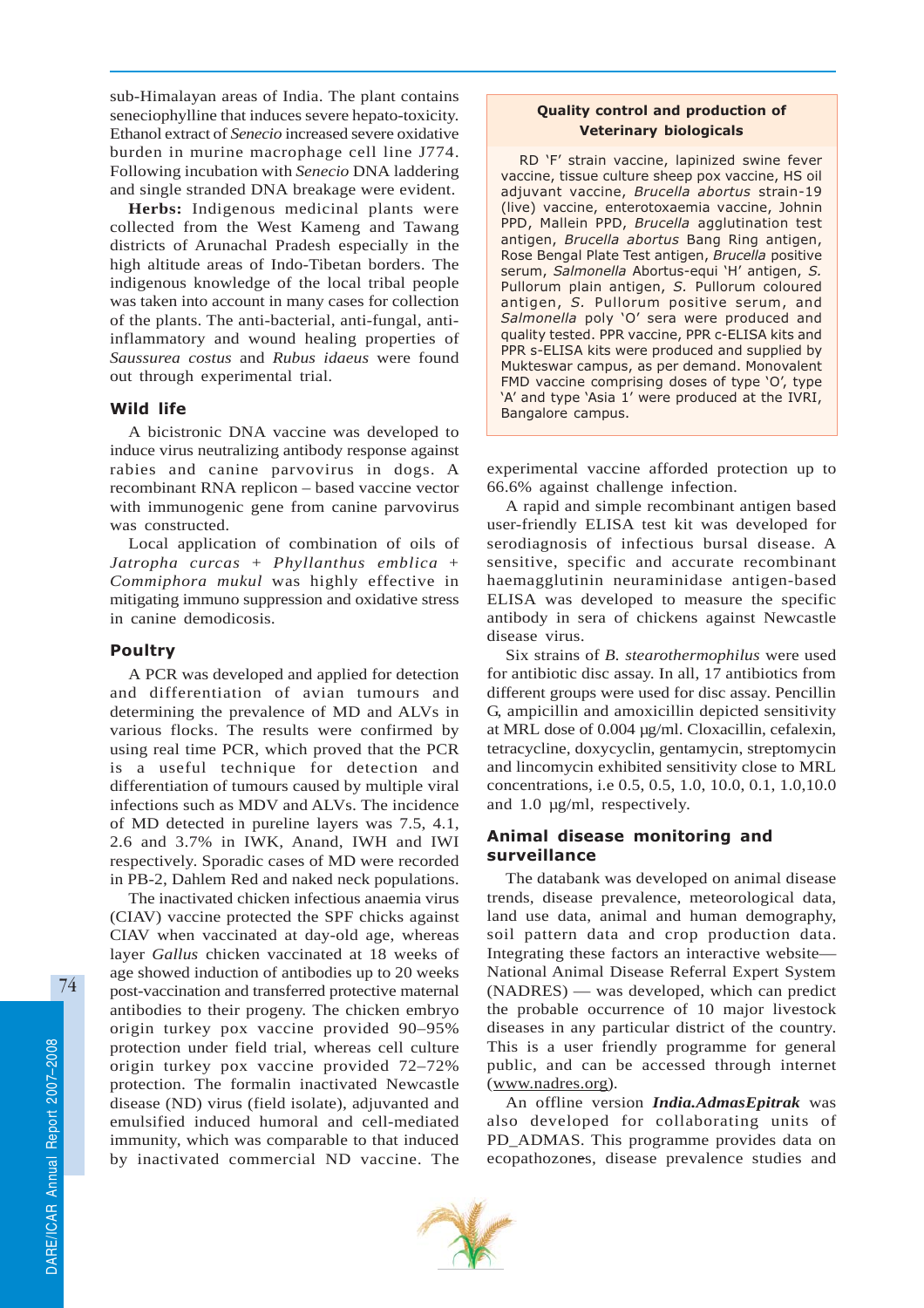frequency of disease occurrence. It helps to estimate the spatial and temporal specific disease prevalence profiles of economically important diseases.

Latex based agglutination test for detection of *Brucella* antibodies in cattle, sheep and goat was standardized using heat killed sLPS antigen. An indirect ELISA protocol for *Brucella* screening in small ruminants was standardized. Seropositivity for *Brucella* antibodies in sheep and goat was found highest by RBPT (9.95%) followed by iELISA (7.36%) and least in STAT (5.67%). The PCR protocol to detect *B. abortus* and *B. melitensis* from the aborted material, foetal contents and vaginal discharges, was standardized. It is advantageous over serological tests, and avoids risk of laboratory-acquired infections. This protocol can be used to screen suspected herds for confirmatory diagnosis. Leptospiral abortions were scarcely reported and no systematic study has been carried out in our country. Clinical cases from various species of livestock and human samples were screened for the leptospira organisms, and in 119 cases out of 1,120 samples the organism could be isolated. The advantage of this study is that it would be possible to establish not only leptospiral etiology, but also *Brucella*, IBR and other infectious causes.

A study on molecular epidemiology of BHV-1 was initiated as the long term serological studies have shown serological evidence of the disease (35–40% sero-positive) all over the country, although there are limited reports of isolation of virus from Karnataka, Punjab and Uttar Pradesh. BHV-1 infection in bulls is epidemiologically important as the virus excreted intermittently in the semen may spread infection to cattle receiving semen from them. Identification and elimination of the bulls positive for BHV-1 antibodies and genome sequences by serological tests and PCR assays, respectively, would help in formulating the control strategies. Hence, the Directorate has taken up detection of BHV-1 genome/antigen in the semen samples of all bulls in the breeding farms on regular basis. Semen samples from bull mother centers were tested for the presence of the BHV-1 antigen/genome and all were found negative.Genome sequencing of IBR-1-ADMAS isolate was compared with those of reference sequences (one from Switzerland and two from Brazil). There was 100% homology with the sequence of AJ 004801 (Switzerland), 98.3% with AY 58382, and 98.7% with AY 330349 (both from Brazil). In clustering, the Indian isolate was closer to the sequence from Switzerland.

A survey showed the apparent prevalence of *Neospora caninum—*a cyst forming coccidian parasite—infection in dairy cattle which is now recognized as a major cause of abortion and

economic losses to producers worldwide. Screening of sera samples from apparently healthy goats from different geographic zones of India suggested an overall countrywide seroprevalence of 7.93%.The carrier animals of trypanosomiasis become nuclei for its propagation in a particular area, and its detection is very important to control and eradicate the disease. The PCR technique was standardized and its field validation is in progress.Serum Bank facility, **the first of its kind in India** having more than 170,000 serum samples from all over the country was developed, and is being used for long-term national surveys on IBR, brucellosis, yersiniosis, RP, PPR,BT and other diseases. **Diagnostic kits for bovine brucellosis** were developed and standardized, and the stateof-the-art software based Avidin-biotin enzyme linked immunosorbent assay (Ab-ELISA) for bovine brucellosis can be used on serum samples and milk samples containing too little cream, colostrum, clotted milk or frozen milk.

 Computer interface based BHV-1 whole antigen Ab-ELISA was developed as per the standards of IAEA, and standardized and validated.

# CAPTURE FISHERIES

# Marine fisheries

**Marine fish landings and catch structure:** Analysis of the marine fish landings in India during the year 2006 indicated an increase in total fish landings and a change in catch structure. The total marine fish catch, estimated at 2.71 million tonnes,

#### Successful pen culture in Bihar

Pen culture of fish in pens was demonstrated in the mauns (floodplain lakes) in Bihar for augmenting fish production and creating opportunities for employment and income generation. Pens of 0.1 ha size, installed in 3 mauns, viz. Kaithkola, Rajoura and Bahuara, were stocked with fish @ 15,000–20,000/ha. The grass carp Ctenopharyngodon idella recorded the highest survival rate followed by Catla catla. Overall survival rate ranged between 40 and 65% at an average of 50%. Highest fish growth both in terms of length and weight was recorded in Bahuara followed by Kaithkola and Rajoura. Among the fish species stocked, average maximum growth in length was recorded for C. mrigala (72%) and in weight for C. catla (567%). The maximum fish harvest was from the Bahuara (5,047 kg/ha). With a total cost of inputs of Rs 164,080, the gross and net returns per pen area were estimated at Rs 227,510 and net at Rs 63,430/ha respectively. The average B:C ratio for the mauns was 1.39. The demonstrations motivated the local communities to adopt pen culture technology.

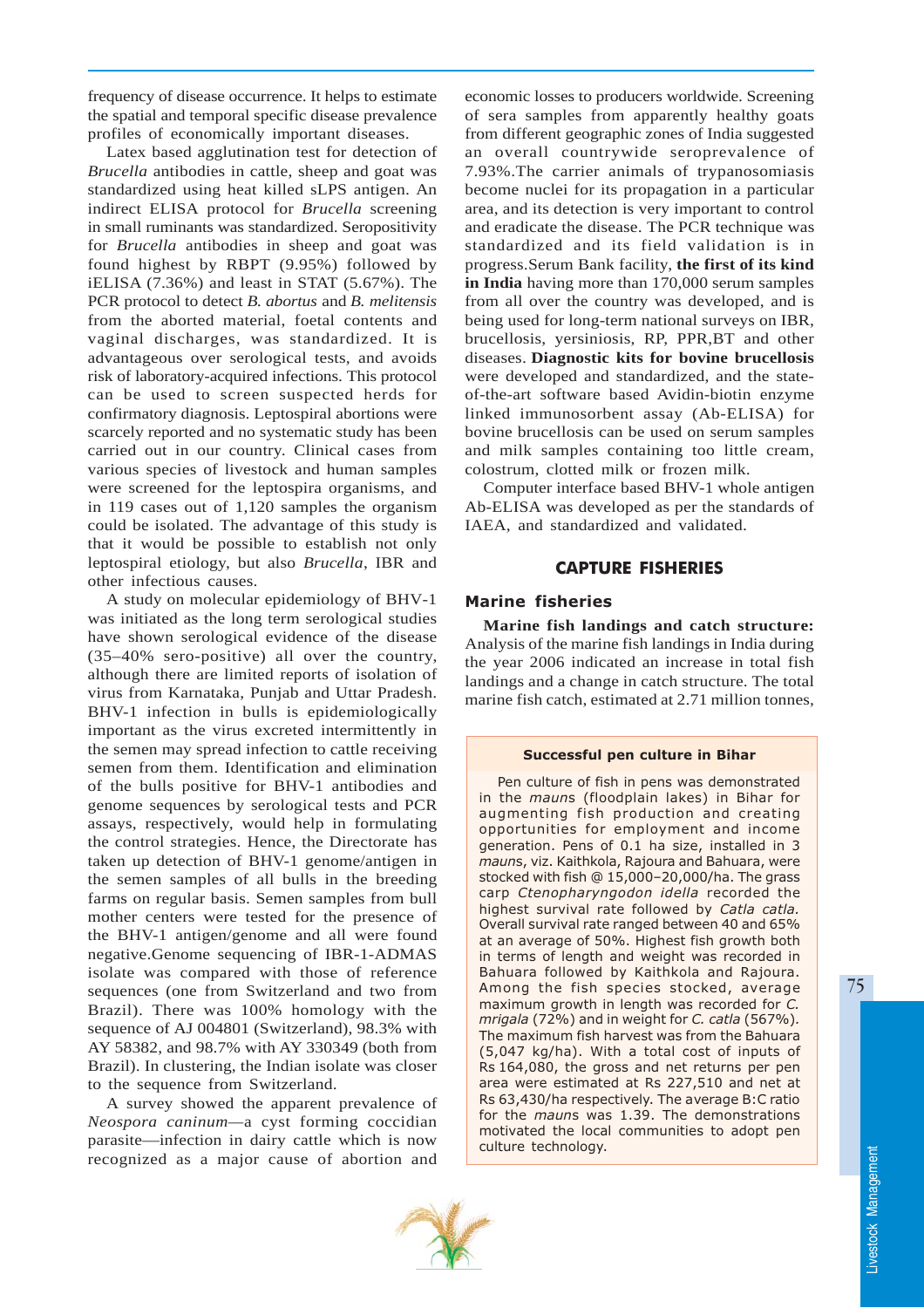registered an increase of about 4.1 lakh tonnes compared to the previous year. Pelagic finfishes constituted the majority (55%), followed by demersal fishes (24%), crustaceans (16%) and molluscs (5%). While mechanized sector accounted for 71% of marine fish landings in the country, motorized and artisanal landings contributed 24 and 5% respectively. Oil sardine, ribbon fishes, lesser sardines, cephalopods, seer fishes and croakers recorded increase, while there was a marginal decrease in the landings of Bombay duck and penaeid prawns. West coast accounted for more than 68% of marine fish landings. While the south-west region comprising Kerala, Karnataka and Goa coasts recorded 34.6%, the north-west region comprising Maharashtra and Gujarat coasts accounted for 33.5% of the national marine fish production. In the east coast, the south-east region consisting of Andhra Pradesh, Tamil Nadu and Pondicherry coasts contributed 21.8%, while the north-east region, comprising the West Bengal and Orissa coasts contributed 10% to the total marine catches.

**Impact of climate change on marine fisheries:** Oil sardine, the most abundant marine fish in India, showed signs of adaptation to climate change as per the interim findings of the National Network Project on Impact, Adaptation and Vulnerability of Indian Fisheries to Climate Change.

# Inland fisheries

**Changing catch structure in Ganga fisheries:** Decline in catches and a shift in the species spectrum, observed in 3 different stretches of the river Ganga between Deoprayag and Farakka, were attributable to deteriorating fish habitats. Small and economically unimportant fish species dominated upper (Rishikesh to Haridwar), middle (Kannauj to Varanasi) and lower (Varanasi to Farakka) Ganga contributing 42–100% to the total catch. In the upper stretch, the contribution of major carps was negligible, but a good fishery of *Tor* spp. was recorded below Haridwar. In the middle stretch (Kannauj - Varanasi) contribution of major carps ranged from 7.5 to 15.5%, while in the lower stretch landing of major carps *Labeo rohita*, *Catla catla, Cirrhinus mrigala*, was still lower, with the exception of Farakka, where these fishes formed up to 14.1% of the catch. Presence of exotic species *Cyprinus carpio* in the middle stretch (maximum recorded at Allahabad) suggested an impact on natural food web and ecological balance in the river ecosystem. Decline of major carps in the middle stretch is attributable primarily to man-made environmental changes and the resultant loss of fish habitats for breeding and feeding. Based on these findings, necessary packages for restoration of habitat and fishery are being formulated.

**Impact of regulated river flows on the estuarine fisheries:** A study was undertaken at Devi estuary in Orissa to assess the impact of Narauj barrage on Devi river, 70 km upstream of its confluence with the Bay of Bengal. At present, 4–5% of the total regulated river discharge at the barrage is released during the lean season, which was reasonably adequate to sustain the biotic communities. The salinity amplitude in the estuary was in the range of traces to >18.0 ppt and tidal regimes comprised marine (12%), gradient (55%) and freshwater (23%), which were favorable for fish productivity. During monsoons, estuarine fish fauna was dominated by freshwater forms like Indian major carps, minor carps and large catfishes, which migrated downstream of the estuary for breeding and nursing. During post-monsoon, as salinity increased, brackishwater fishes such as mullets, sciaenid, perches, threadfins, anchovies and shellfishes moved upwards in the estuary. In commercial landings of Devi estuary, 97 species of fishes were identified. The freshwater fishes contributed significantly  $(> 20\%)$  to the fisheries of estuarine zone.

In contrast, drastic control of river water discharge in upstream of the river Krishna negatively impacted the estuarine salinity regime turning it into hypersaline. As a result, oligohaline and freshwater species such as carps, catfishes, murrels adapted to riverine environment, and featherbacks disappeared from the estuarine zone. This changed salinity regime contributed to domination of mullets mainly represented by *Mugil cephalus* and *Liza parsia.* Results emanating from these two case studies paved the way for setting the key parameters for assessing the environmental flows in rivers and estuaries.

## Culture fisheries

## *Freshwater aquaculture*

**Cage culture:** As part of developing a cage culture technology for the upland lakes,



Cages installed in lake Bhimtal registered an increase in biomass

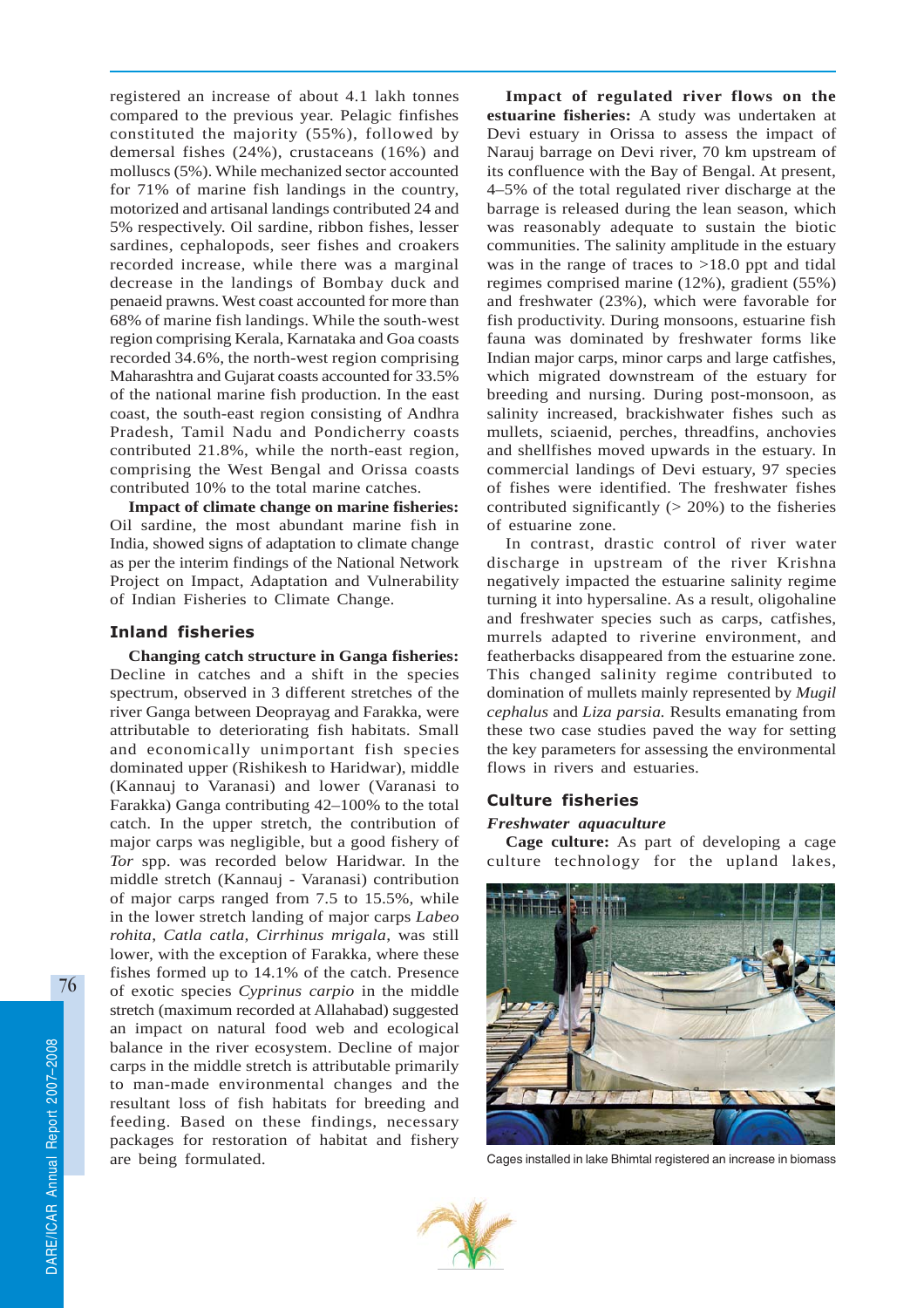experiments were conducted in Bhimtal lake, Uttarakhand. Four sets of rectangular cages made of HDPE (3 m  $\times$  3 m  $\times$  3 m) with 4–15 mm mesh size were installed at Bhimtal lake. Golden mahseer (*Tor putitora*) and snow-trout (*Schizothorax richardsonii*) of varied sizes were stocked in the cages. Fry of golden mahseer, reared in cages registered an increase in biomass of about 1.73 kg/cage in 3 months and the growth was 2.4 kg/cage in fingerlings for the same period. Growth of snow-trout, was slower –- the increase in fry biomass being about 300 g/cage in 3 months; and fingerlings registered a growth of 334 g/cage in 3 months, suggesting the potential of cage culture in upland lakes.

**Pen culture:** An alternative material to replace split bamboo screens was developed to construct pens in wetlands to raise stocking material. HDPE net material was cost effective and could be used as a substitute for split bamboo screens. Initial estimates indicate that HDPE net material reduces pen construction cost by one-third.



A haul of fish after 136 days rearing in pen

## Coastal aquaculture

**Organic shrimp farming:** Success has been achieved in producing shrimp, *Penaeus monodon* using organic inputs. The organic shrimp farming being developed is based on use of natural nutrients, probiotics and bioremedial measures and avoiding artificial chemical fertilizers and pesticides, chemotherapeutic medicines including antibiotics in the culture process. Yeast (*Sachharomyces cerevisae*)*-*based organic preparations induced significantly higher growth in tiger shrimp *P. monodon*. These organic extracts have a greater role to play in organic farming when use of chemicals and antibiotics are to be restricted or prohibited. Organic manures including vermicompost were used for fertilization in organic shrimp culture. Under organic shrimp farming, stocking density of 6.5 nos./sq. m. yielded a higher growth rate of quality shrimps of more than 30 g in 110 days of culture with an average production

level of 1,305 kg/ha/crop with a feed conversion ratio (FCR) of 0.95. The organically grown shrimps maintained a higher growth rate and health status (including coloration and texture) as compared to the other shrimps during the culture.

**Culture of banana shrimp** *Fenneropenaeus merguiensis***:** Culture practice for the banana shrimp, *Fenneropenaeus merguiensis* was successfully developed through a public-private partnership in Bilimora, Navasari, Gujarat. The shrimps attained on average weight of 22 g in 120 days of culture. The pond was harvested after 166 days with the final average size of shrimp being 26.5 g with 78% survival and a production of 806 kg/ha. Apart from mitigating disease and price risks, diversification in shrimp culture is needed to accelerate the growth of *P. monodon* during winter in Gujarat, where the pond water temperatures falls below 20ºC. Successful demonstration of the culture of banana shrimp indicated high potential of this species as an alternative to tiger shrimp especially during winter in Gujarat.

**Indigenous shrimp feed technology:** A shrimp feed was developed using indigenous ingredients to meet the dietary requirements of tiger shrimp, *Penaeus monodon* and Indian white shrimp, *Fenneropenaeus indicus*. The feed technology has been transferred to two entrepreneurs.

### Fish harvest

**Copper chrome arsenic (CCA) wood preservative for protection against borers:** Painted and FRP sheathed panels accorded total protection against woodborers. Biodeterioration of rubber wood panels treated with CCA to three retentions, viz. 16 kg/m3, 29 kg/m3, 42 kg/m3, dual preservative (16 kg/m3 CCA followed by

#### Voluntary adoption of better management practices (BMPs)

Studies conducted to assess the 'adoption gaps' in BMPs of shrimp farming in Andhra Pradesh (AP) and Tamil Nadu (TN) indicated average adoption gaps of 32 and 31% respectively. About 68 and 69% shrimp farmers, respectively, in AP and TN had voluntarily adopted the BMPs. However, BMPs that address environmental and food safety issues like proper site selection, conversion of other land uses, overcrowding of farms and low stocking density were not fully adopted. Though these BMPs are not directly concerned with the productivity, they are essential for the long-term sustainability and marketability of the produce. This result highlighted the need for taking up suitable awareness programmes on BMPs to achieve in long-term sustainability of culture systems, food safety and marketability.